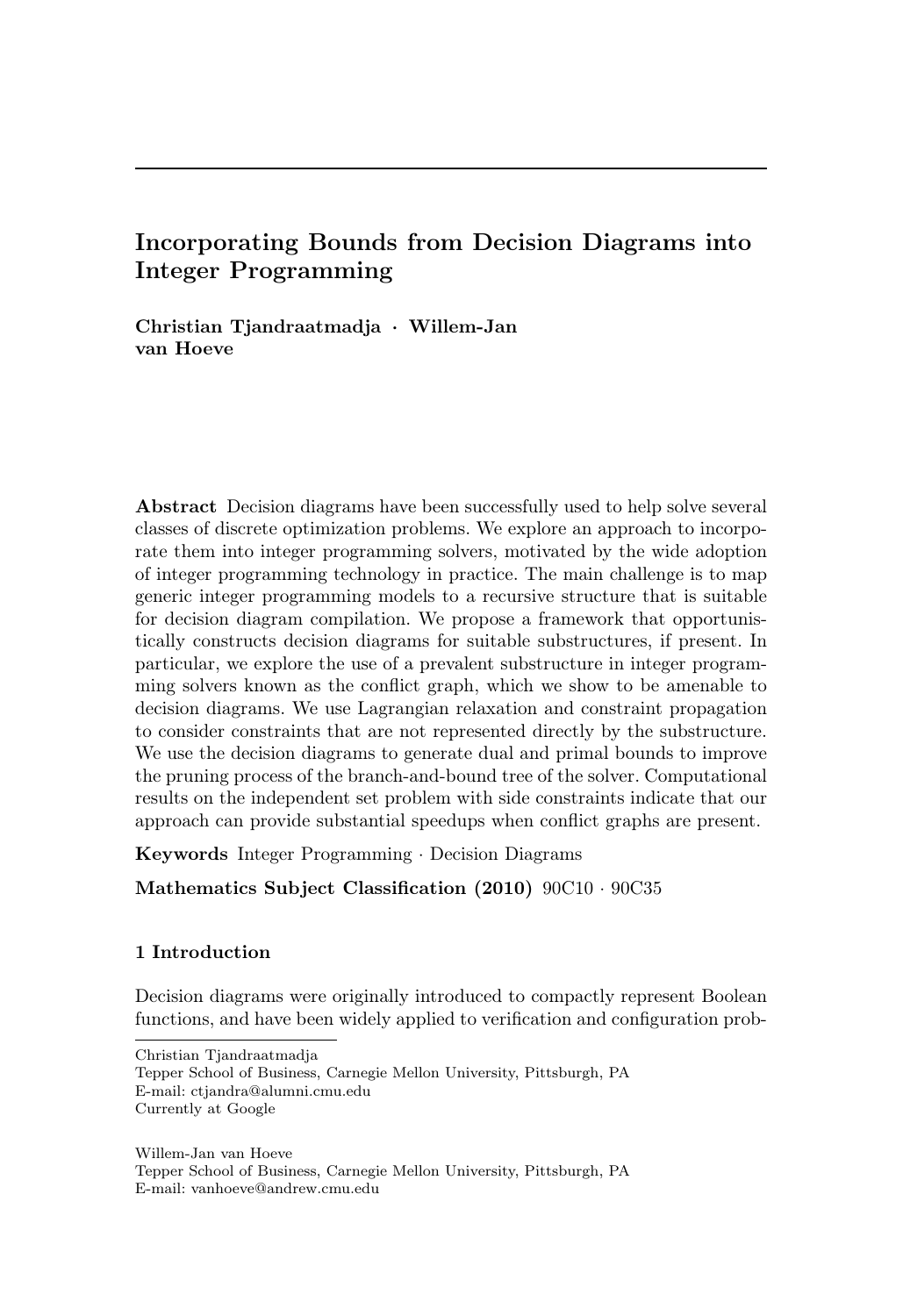lem [30, 4, 21, 38]. More recently, decision diagrams have been applied to model and solve combinatorial optimization problems, in particular via a stand-alone solver in which relaxed and restricted decision diagrams provide dual and primal bounds as well as a branch-and-bound search strategy [20, 17, 16].

A strength of decision diagrams lies in representing recursive structure embedded in certain discrete optimization problems. Typically, this structure is explicitly modeled by a user through a dynamic programming formulation [15], which is often not readily available when facing a new problem. Instead, it is common for discrete optimization problems to be modeled via integer programming (IP) formulations, due to the effectiveness of mixed-integer programming (MIP) solvers and the capability of IP models to express a variety of problems.

In this paper, we propose a framework to improve the solution process of MIP solvers through the use of relaxed decision diagrams: decision diagrams that represent relaxations of a problem. To achieve this goal, we study two main research questions. The first question is how to construct effective relaxed decision diagrams from generic IP formulations. Provided with a method to do so, the second question is how to use them to aid the MIP solver.

One of the main challenges in constructing relaxed decision diagrams from IP models is that the linear formulation may not give access to the original problem structure. For example, successful applications of decision diagrams in the context of scheduling and routing [22, 28, 33] require a constraint-based representation that is not easy to recognize when presented as a linearized MIP model. It is important to recognize that the effectiveness of decision diagrams is tightly connected to the structure modeled by the dynamic programming (DP) formulations used to construct them. Therefore, the complex structure of real-world problems may present an obstacle for approaches based on decision diagrams. A solution to this challenge is to break these problems apart into structures that are more tractable from the perspective of decision diagrams. For instance, several problems contain set packing constraints – constraints of the form  $Ax \leq 1$ , where A is a binary matrix and x is a binary vector of variables – which, when isolated, tend to be receptive to approaches based on decision diagrams [17].

This motivates us to develop methods for the case when a known structure exploitable by decision diagrams is partially present in a problem. We propose a framework that builds decision diagrams for classes of constraints present in the problem – which can be viewed as relaxations – and incorporates the remaining constraints via two approaches, Lagrangian relaxation and constraint propagation. This framework is aimed towards generating dual bounds for the problem, which we later use to aid the MIP solver.

While this framework permits any choice of substructure, in this paper we investigate the use of the conflict graph for binary problems [7, 1]. The conflict graph is a common component in modern MIP solvers and represents the pairs of binary variables that cannot take a certain pair of values. It can be viewed as a relaxation of the problem and thus it fits our framework. Moreover, as we later show in this paper, the feasible set of a conflict graph admits a good DP formulation. A benefit of using the conflict graph is that the method requires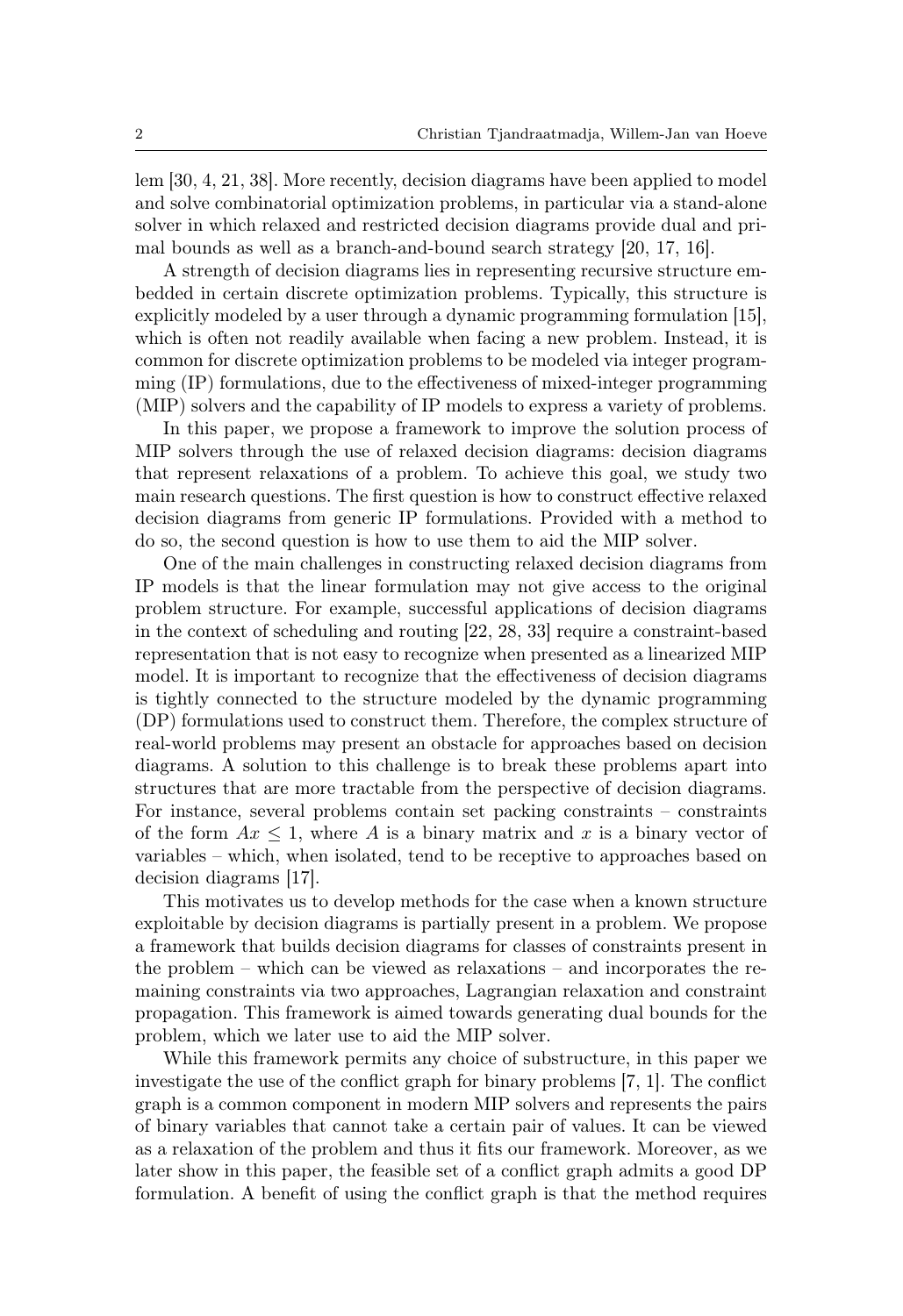no additional input from the user other than the IP model itself. Nevertheless, a user could provide a DP formulation of a different substructure of a problem as well.

Although focusing on a specific substructure limits the range of applications, we do not aim to design a method to improve the solution of any arbitrary IP model. Instead, our approach is opportunistic: we only attempt to aid the solution process for a model when there are reasons to believe that decision diagrams can help – for example, when a conflict graph is present and captures a substantial part of the problem. Additional substructures may be incorporated in future research, extending the applicability of this framework.

After constructing the relaxed decision diagrams, we consider the question of how to leverage them to reduce solving times in MIP solvers. Decision diagrams have been used early on to solve integer programs via an independent branch-and-bound mechanism [29] and later to generate cutting planes within MIP solvers [8, 36], including in stochastic [31] and nonlinear [23] settings. In this work, we generate dual bounds from these decision diagrams throughout the branch-and-bound tree in order to identify additional pruning opportunities. In other words, this approach is oriented towards eliminating subproblems that only contain suboptimal solutions. We computationally test this technique on two classes of instances: one in which the entire problem can be expressed as conflict constraints (the independent set problem), and one in which the conflict graph only partially captures it (the independent set problem augmented with knapsack constraints).

The dual bounds we generate in our framework come from solving the following relaxation:

$$
\max_{x} \{ c^{\top} x : \hat{A} x \le \hat{b}, \ x \in \text{conv}(S) \},\tag{1}
$$

where  $c^{\top}x$  models the objective function (assuming maximization), S is a relaxation of the feasible set represented by a relaxed decision diagram, and  $Ax \leq b$  are constraints that cannot be efficiently represented by the decision diagram in practice.

Along with dual bounds, we also generate primal feasible solutions. Better primal feasible solutions not only improve the pruning process but are also informative for the user if the solving process is terminated before reaching optimality. Conversely, we show how to use primal bounds generated from the MIP solver to speed up the construction of relaxed decision diagrams.

We begin by defining decision diagrams in Section 2 and providing an overall view of the framework in Section 3. Sections 4 and 5 detail two important aspects of the framework: constructing decision diagrams for conflict graphs and handling constraints that are not considered in the decision diagrams. Section 6 discusses techniques related to primal bounds. Finally, Section 7 presents computational results and Section 8 concludes this paper.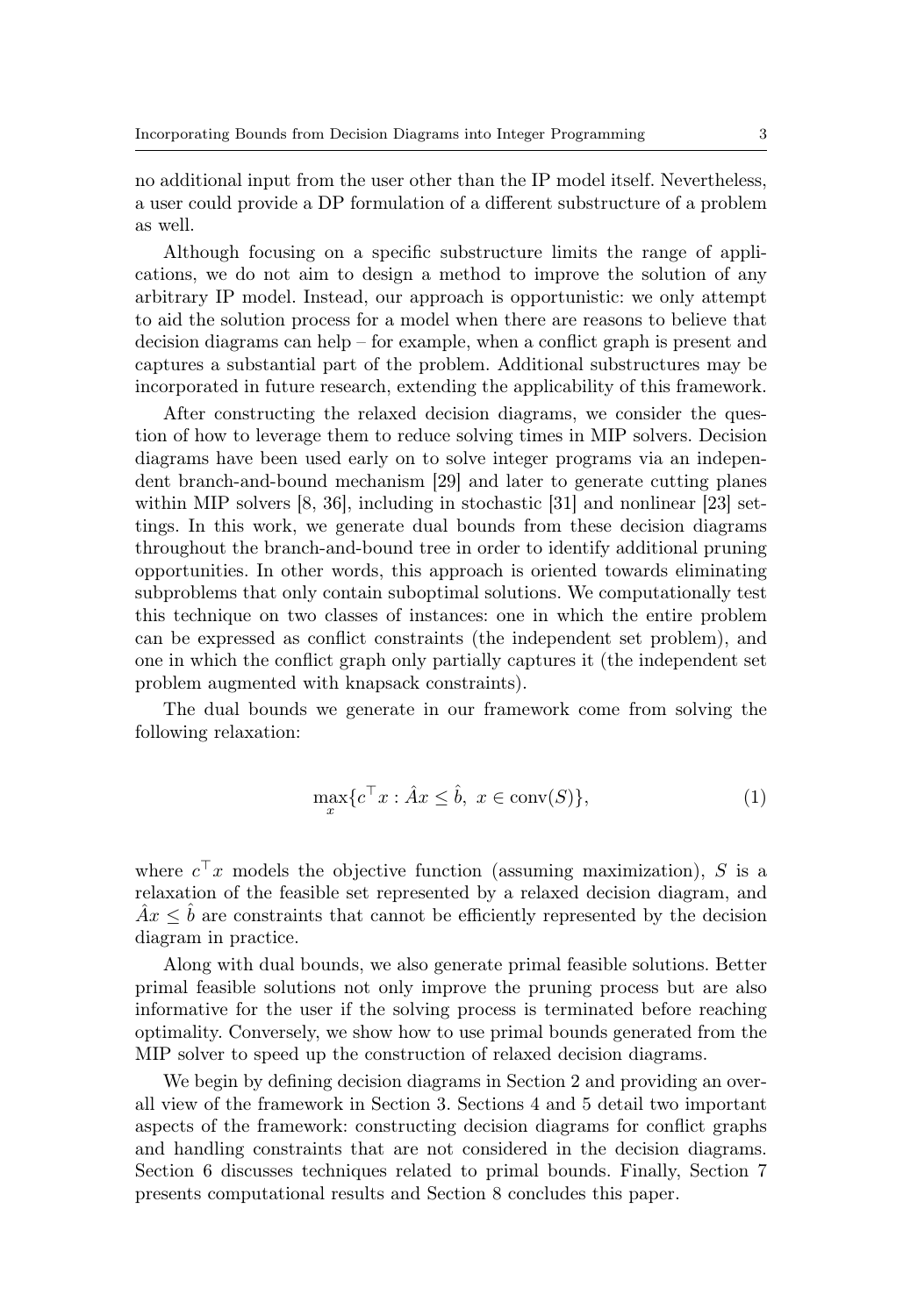

Fig. 1: On the left, a decision diagram that represents the set  $\{x \in \{0,1\}^3$ :  $x_1 + x_2 + x_3 \leq 1$ , pictured on the right. A dashed line indicates an arc with value zero, while a full line indicates an arc with value one. Each of the four paths from the root to the terminal nodes corresponds to a point in the set.

## 2 Decision Diagrams

In the context of optimization, we can view a *decision diagram* (DD) as a graph that represents the feasible set of a discrete optimization problem. In general, they can represent discrete sets of points or Boolean functions. More formally, a decision diagram is a directed acyclic multigraph in which the nodes and arcs form layers, as illustrated in Figure 1. The arcs of each layer k correspond to assigning some value v to a variable  $x_k$ . Parallel arcs are allowed. The first layer has a single root node s and the last layer, a single terminal node  $t$ . We assume that all nodes except the root and terminal have at least one incoming arc and one outgoing arc. We denote by width the size of the largest layer of the decision diagram.

The feasible set S of a problem is represented through a one-to-one correspondence between each  $x \in S$  and each directed path from s to t in the decision diagram. The solution x is represented by the assignments that correspond to the arcs in the path, noting that all variables are represented in the layers. We remark that given an ordering of variables, there exists a unique smallest decision diagram for S, called a *reduced decision diagram* [21].

Given a constructed decision diagram for  $S$ , we can efficiently optimize a linear function over S. Due to the correspondence between paths and solutions in S, maximizing a linear function  $c^{\top}x$  entails finding a path on the decision diagram of maximum weight, given weights  $c_kv_k$  on each layer-k arc with value  $v_k$ . Since a decision diagram is a directed acyclic graph, this can be done in time linear in the number of arcs in the decision diagram.

Representing the feasible set of hard discrete optimization problems will often result in impractically large decision diagrams. To tackle this issue, we consider relaxed decision diagrams [5, 20, 16], which are relaxations in the form of decision diagrams – that is, they contain the feasible set but are not required to represent it exactly. Relaxed decision diagrams are usually made smaller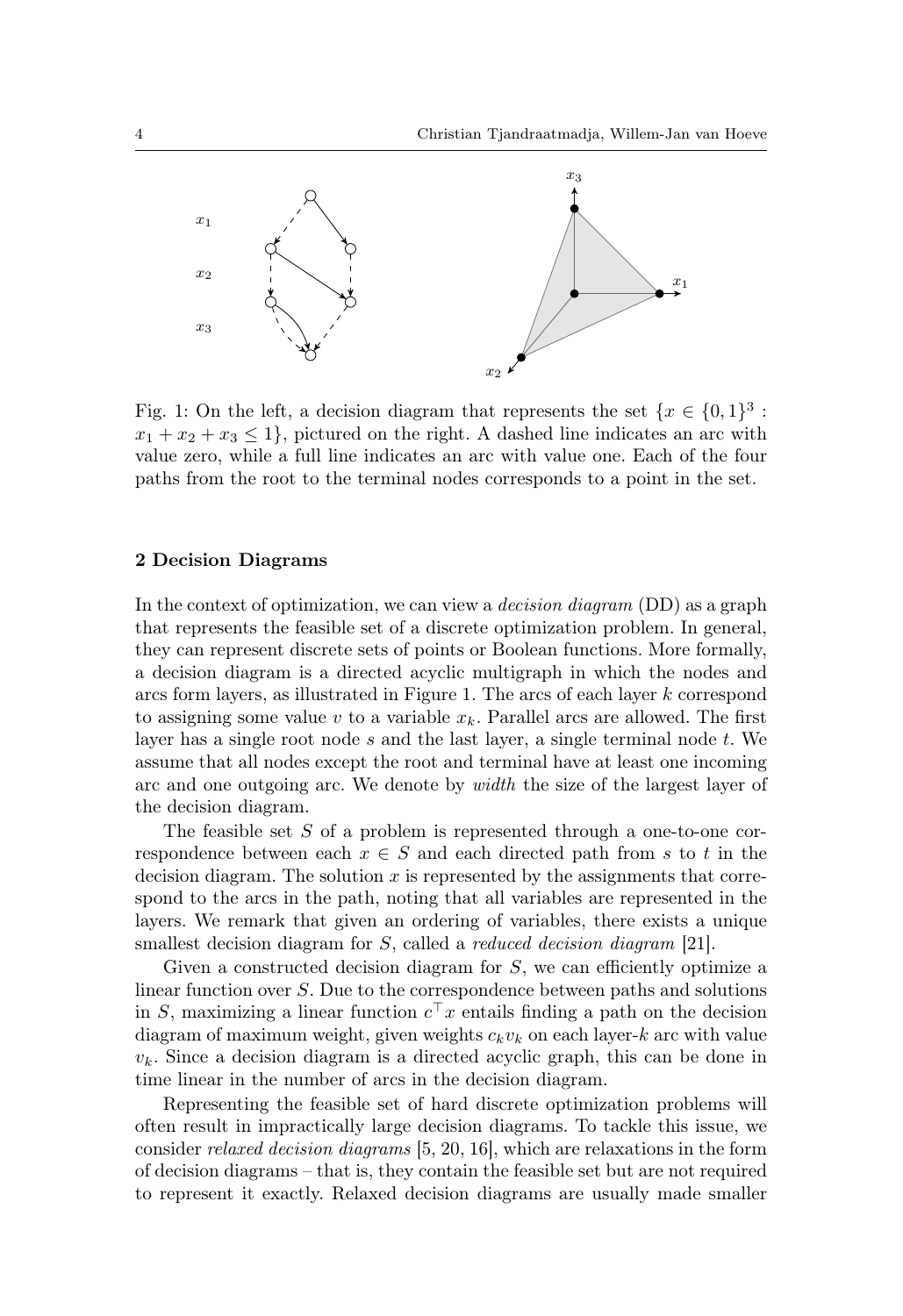than exact ones by merging nodes in a way that avoids removing feasible solutions, but may add infeasible ones. Typically, throughout the construction, the nodes of a layer are merged until a given width limit is satisfied. See e.g. [16] for more details on a construction method for relaxed decision diagrams. A relaxed decision diagram can yield a dual bound (i.e., a lower bound if we are minimizing or an upper bound if we are maximizing) for the problem by optimizing the linear objective function over it, since it is a relaxation [20, 17]. We refer to [15] for an overview of the use of decision diagrams in the context of combinatorial optimization.

## 3 Framework

A central challenge in designing approaches based on relaxed decision diagrams is to keep them small while still obtaining a good approximation of the problem. We next discuss two main factors that influence the strength of this approximation: the ability to identify equivalent nodes and the form of relaxation.

The power of decision diagrams comes from merging equivalent nodes. Equivalent nodes are those that have the same completion set, defined as the set of possible assignments leading to feasible solutions given the assignments made from the root to that node. The problem of *complete equivalence* is to decide whether two nodes are equivalent or not. Unfortunately, deciding whether two nodes are equivalent or not in the context of linear constraints is NP-complete. This is because a special case of node equivalence is deciding whether a node is equivalent to an infeasible node, and deciding integer feasibility for two or more linear constraints is NP-complete. While in practice it is not vital that we merge every pair of equivalent nodes possible, merging as many as possible allows us to focus on other important factors that affect the size of decision diagrams.

Nevertheless, even if we can efficiently identify equivalent nodes, a decision diagram can still grow exponentially large. To manage its size, we must approximate the problem with a tractable relaxation. In this framework, we consider two forms of relaxation: one at the level of decision diagram construction and another at the level of problem constraints.

At the decision diagram level, we construct relaxed decision diagrams using a top-down construction, as done in recent literature [16]. We set a maximum width parameter and whenever a layer has higher width than this parameter, we merge (non-equivalent) nodes until the width is within the maximum. Ensuring a relaxation in this merging process is problem-dependent: a node typically is associated to a state which implicitly encodes its completion set, and merging non-equivalent nodes requires finding a state that encodes a completion set containing the union of the completion sets of the two original nodes. For example, in the independent set problem, a state would be the vertices that can still be selected and the merged state would be the union of the two sets of available vertices from the original states. The criteria for choosing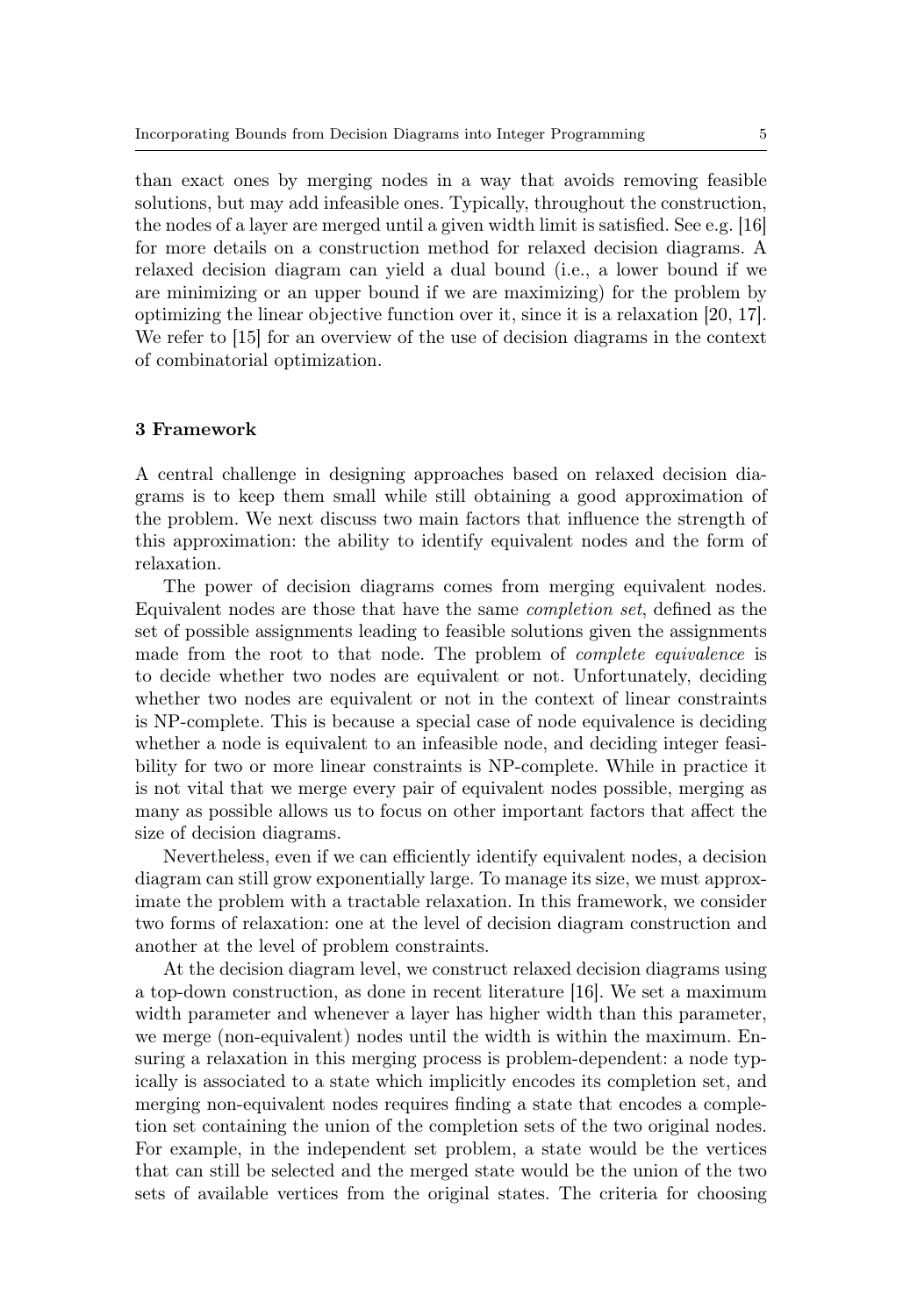which nodes to merge may depend on the application, but there exist generic rules such as merging nodes with poor objective values. We refer to Chapter 4 of [15] for more details on node merging for relaxed decision diagrams.

At the constraint level, the framework considers a substructure of the problem, such as a subset of constraints of a specific type or, in the case of this work, conflict graphs. Not only may substructures have a more tractable size than the overall problem, but more importantly information about problem structure can significantly benefit the construction of decision diagrams. However, this relaxation can be very weak if it ignores constraints not captured by the substructure. We call such constraints generic. This is compensated through the use of Lagrangian relaxation, which can be used with decision diagrams [14]. Moreover, we can partially incorporate them into a decision diagram through the use of constraint propagation. More details are presented in Section 5.

Given that we use a substructure as the basis for our decision diagram, we must choose a structure with good qualities. We balance the following criteria in the choice of structure:

- Identifiability: We should be able to efficiently identify and extract the substructure from the problem. While this is trivial if we choose an explicit subset of constraints, we may also consider relaxations that are not explicitly given in the problem.
- Generality: The structure should be as generic as possible in order to capture structure within as many applications as possible. In particular, this structure must play a fundamental role in defining the problems we aim to improve upon, as otherwise the bounds generated would be weak.
- Compactness: In order to keep the size of the decision diagram compact, the formulation must ideally support efficient equivalence tests that are complete or close to being complete. Moreover, structures with good variable ordering and merging (relaxation) heuristics are desirable. It is well known that variable ordering can have a considerable effect on the size of the decision diagram [21] and likewise the quality of the bound from relaxed decision diagrams [18].

For binary problems, conflict graphs satisfy these three criteria well. First, the task of identifying the conflict graph structure (when present) is already performed by modern MIP solvers, and thus we do not need to be concerned with extracting them. Second, the conflict graph encompasses common constraints such as set packing constraints and simple implications of the form  $x_i = v_i \implies x_j = v_j$ . These are equivalent to 2-SAT constraints (see, e.g., [6]) as well as implication graphs, as we will discuss in the next section. Observe that if we were to extend the representation to 3-SAT, complete equivalence becomes NP-complete, since the special case of deciding feasibility is also NPcomplete for 3-SAT. Third, we will present in Section 4 a DP formulation for the conflict graph that has an efficient complete equivalence test in top-down construction. In addition, we generalize a variable ordering heuristic for the independent set problem, previously shown to perform well in practice [17].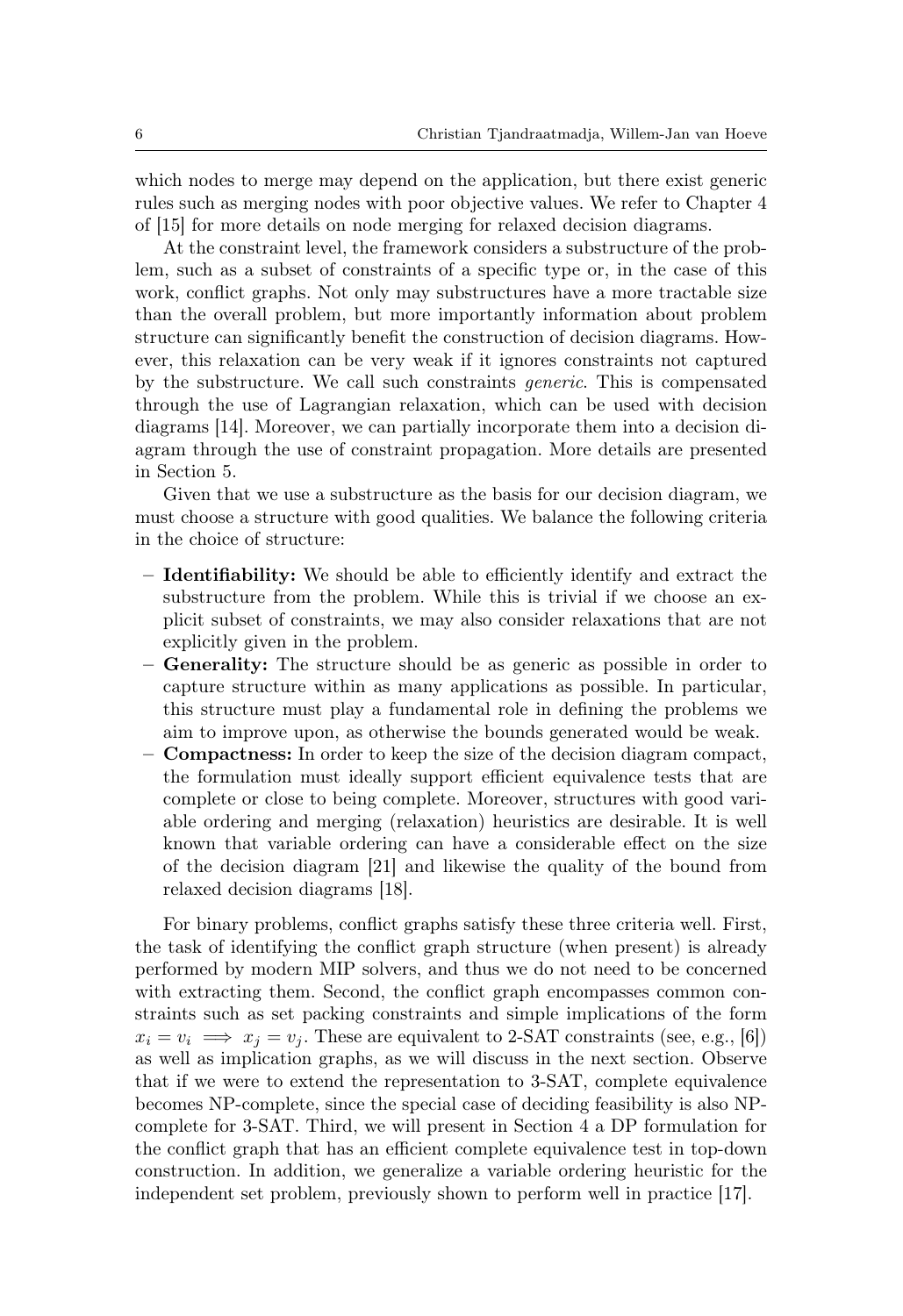By choosing the conflict graph as a substructure, we limit this work to binary problems. Nevertheless, the framework itself supports any type of structure, as long as we can efficiently build good decision diagrams from them. In this context, structure means any class of constraints that forms a relaxation of the problem. Examples of structures that may work well with decision diagrams, and are defined on the original problem variables, include set partitioning and set packing (as special cases of the conflict graph), set covering [20, 19], and maximum cut problems [16]. When the model representation is extended beyond traditional MIP formulations, one could incorporate structures for single-machine scheduling and routing [22, 28, 33]. More generally, a user may provide a DP formulation of a substructure of a specific problem, or combine multiple classes of constraints. Decomposing a problem with multiple decision diagrams may also be implemented in this framework [11]. These extensions are however beyond the scope of this work.

We apply our approach to generate dual bounds from relaxed decision diagrams at certain nodes of the branch-and-bound tree to improve the pruning process. Pruning is performed as usual: if the current primal bound is at least as good as the dual bound generated at a subproblem node, then the subproblem contains no improving solution and does not need to be explored. In this paper, we focus on generating them in small subproblems of the tree.

A summary of the framework is as follows.

- 1. We select a substructure of the problem from which to construct a relaxed decision diagram – in this paper, we use a conflict graph.
- 2. We construct a decision diagram, possibly relaxed, using a DP formulation specific to the substructure (Section 4). During construction, we may propagate information from generic constraints (constraints not implied by the substructure) into the decision diagram (Section 5.2).
- 3. Once the decision diagram is constructed, we apply Lagrangian relaxation in order to further incorporate generic constraints into the bound (Section 5.1).
- 4. This process yields dual bounds. Primal bounds may also be obtained (Section 6). These bounds are added to certain nodes of the branch-and-bound tree of the MIP solver to help pruning. Nodes with smaller subproblems are prioritized.

## 4 Decision Diagrams for Conflict Graphs

The conflict graph captures constraints that forbid certain pairs of binary variables from taking specific values. More formally, a conflict graph  $G =$  $(V, E)$  is a graph with two vertices per binary variable of the problem. Each vertex corresponds to an assignment of 0 or 1 to the corresponding variable. Denote by  $x_j^v$  the node of the conflict graph corresponding to the assignment of v to the variable  $x_j$ . We use  $x_j^{1-v}$  to denote the node corresponding to the negation of  $x_j^v$ . An edge exists between  $x_i^u$  and  $x_j^v$  if the assignments  $x_i = u$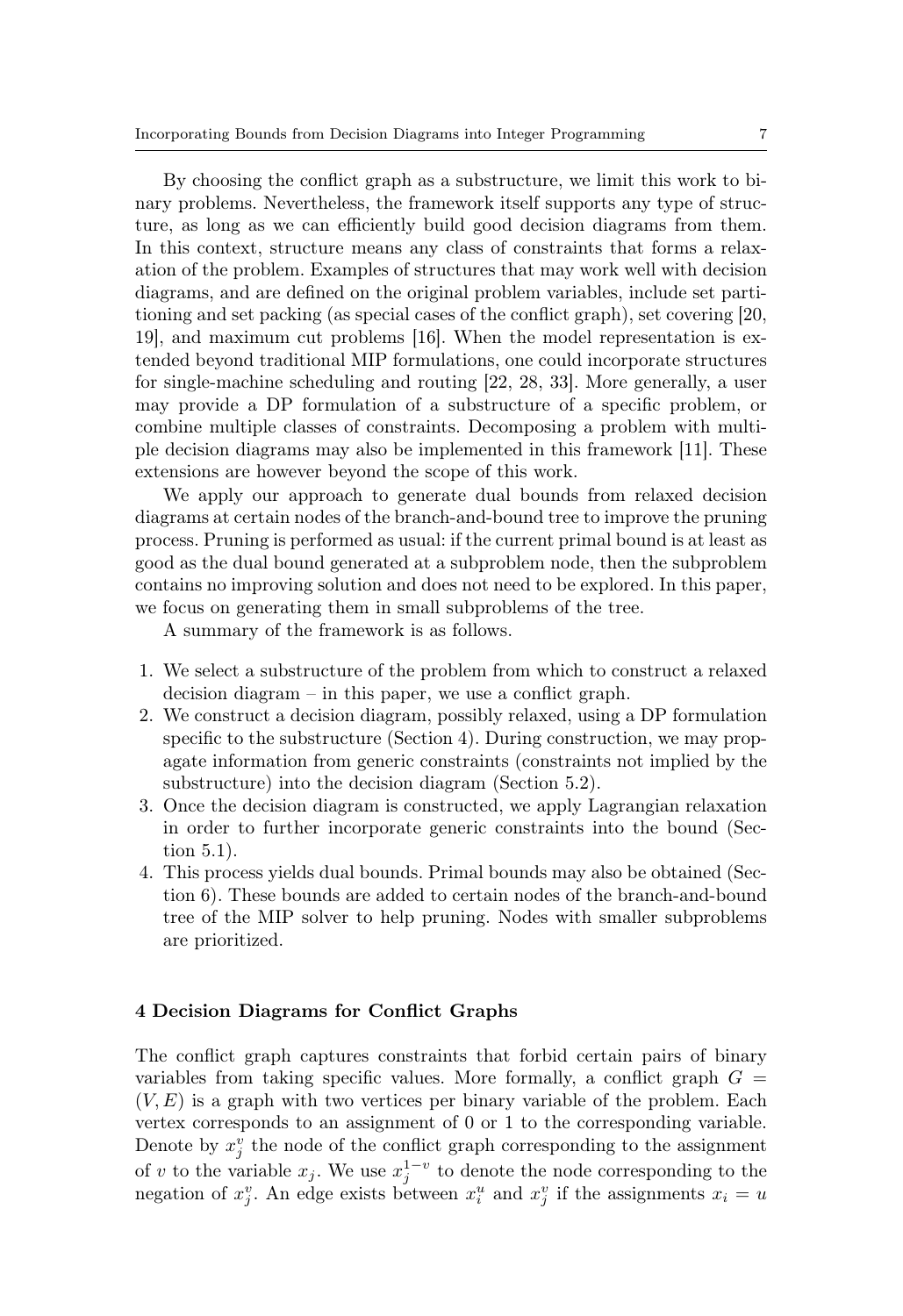

Fig. 2: Example of a conflict graph for three binary variables, where  $x_i^0$  and  $x_i^1$ indicate setting  $x_i$  to 0 and 1 respectively. On the right, a linear representation of the constraints from the conflict graph.

and  $x_j = v$  cannot simultaneously occur in a feasible solution of the problem. Figure 2 illustrates an example of a conflict graph.

Conflict constraints can be inferred in MIP solvers when applying, for instance, bound strengthening or probing during a presolve step. A common use of a conflict graph is to generate cuts [7, 1].

Note that each conflict constraint on  $x_i^u$  and  $x_j^v$  is equivalent to the constraint  $x_i = u \implies x_j = 1 - v$ , which is itself equivalent to  $x_j = v \implies$  $x_i = 1 - u$ . Therefore, we can express conflict constraints as implication constraints by replacing each edge  $\{x_i^u, x_j^v\}$  with a pair of directed arcs  $(x_i^u, x_j^{1-v})$ and  $(x_j^v, x_i^{1-u})$ . The resulting graph is called an implication graph. Since this conversion can occur in both directions, conflict graphs are equivalent to implication graphs.

Throughout this section, it is more convenient to describe a formulation for the implication graph instead of the conflict graph. Concepts from this formulation can be directly translated to the context of the conflict graph through the above equivalence.

We remark that modern MIP solvers may construct implication graphs for general integer variables instead of binary [1]. However, in this work, we focus on the binary setting.

# 4.1 Dynamic programming formulation

As described in [15], decision diagrams can be constructed from a dynamic programming model, which provides the state definitions for its nodes, as well as the transition function between nodes. We therefore first provide a dynamic programming formulation for the feasible set of the implication graph – that is, the set of all solutions that satisfy the implication constraints encoded in the graph.

For notational convenience, we assume variables are ordered as  $x_1, \ldots, x_n$ . The layer  $j$  (or stage  $j$  in DP terms) contains the states in which we have defined assignments for variables  $x_1, \ldots, x_{i-1}$  and seek to assign values to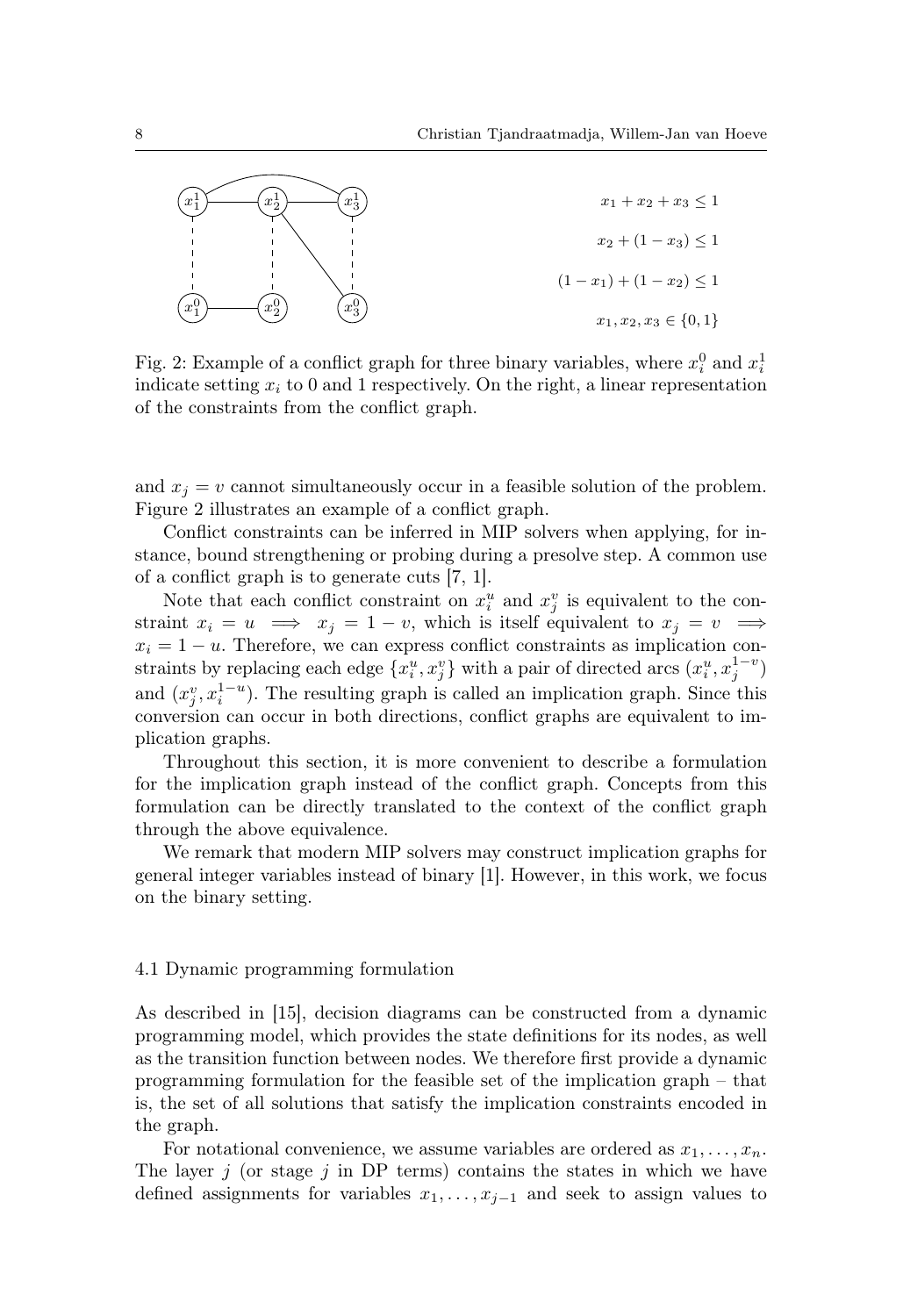

Fig. 3: (a) A conflict graph. (b) The decision diagram that would be obtained by using the DP formulation (IG) as is. The states are depicted as a sequence of symbols representing the domain of each completion variable following the order  $x_1, x_2, x_3$ . The symbol is  $*$  if the domain is  $\{0, 1\}$ , 1 if it is  $\{1\}$ , and 0 if it is  $\{0\}$ . (c) The decision diagram obtained if we establish domain consistency at the root state, which is always reduced as proved in Theorem 1.

 $x_j, \ldots, x_n$ . The values to be assigned are restricted to the variable's domain, denoted by  $\mathcal{D}(x_j)$  for each variable  $x_j$ , which for conflict constraints we assume to be  $\{0,1\}$ . We denote the infeasible state by 0.

The DP formulation for the implication graph works as follows. Each state at layer j corresponds to domains of the variables  $x_j, \ldots, x_n$ . When we transition by setting the variable  $x_j$  to  $v_j$ , we remove from the domains all assignments  $x_k = v_k$  such that  $x_k^{1-v_k}$  is reachable from  $x_j^{v_j}$ . Here, we say that  $u$  is reachable from  $v$  if there exists a directed path in the implication graph from  $u$  to  $v$ . In other words, we take the implied assignments and remove their complements from the domains.

More precisely, the DP formulation of the implication graph, which we denote by (IG) for the remainder of the paper, is defined as follows:

- State space: A state s in the state space  $S<sup>j</sup>$  of stage j represents a list  $(\mathcal{D}(x_i), \mathcal{D}(x_{i+1}), \ldots, \mathcal{D}(x_n))$  such that each  $\mathcal{D}(x_i)$  represents the domain of the variable  $x_j$ , and thus may take the values  $\emptyset$ ,  $\{0\}$ ,  $\{1\}$ , or  $\{0,1\}$  in this binary setting.
- **Transition function:** Let  $\mathcal{D}_s$  be the domain associated to state s. Given an assignment  $v_j$  to a variable  $x_j$ , denote by  $\mathcal{D}'_s(x_k) = \mathcal{D}_s(x_k) \setminus \overline{R}_{k,j,v_j}$ , where  $\bar{R}_{k,j,v_j}$  is the set of values  $v_k$  such that the node  $x_k^{1-v_k}$  is reachable from  $x_j^{v_j}$  in the implication graph G. The transition function  $t_j$  at layer j is defined as:

$$
t_j(s, v_j) = \begin{cases} \n(\mathcal{D}'_s(x_{j+1}), \mathcal{D}'_s(x_{j+2}), \dots, \mathcal{D}'_s(x_n)) \\ \n\text{if } v_j \in \mathcal{D}_s(x_j) \text{ and } \mathcal{D}'_s(x_k) \neq \emptyset \text{ for all } k = j+1, \dots, n, \\ \n\hat{0} \quad \text{otherwise.} \n\end{cases}
$$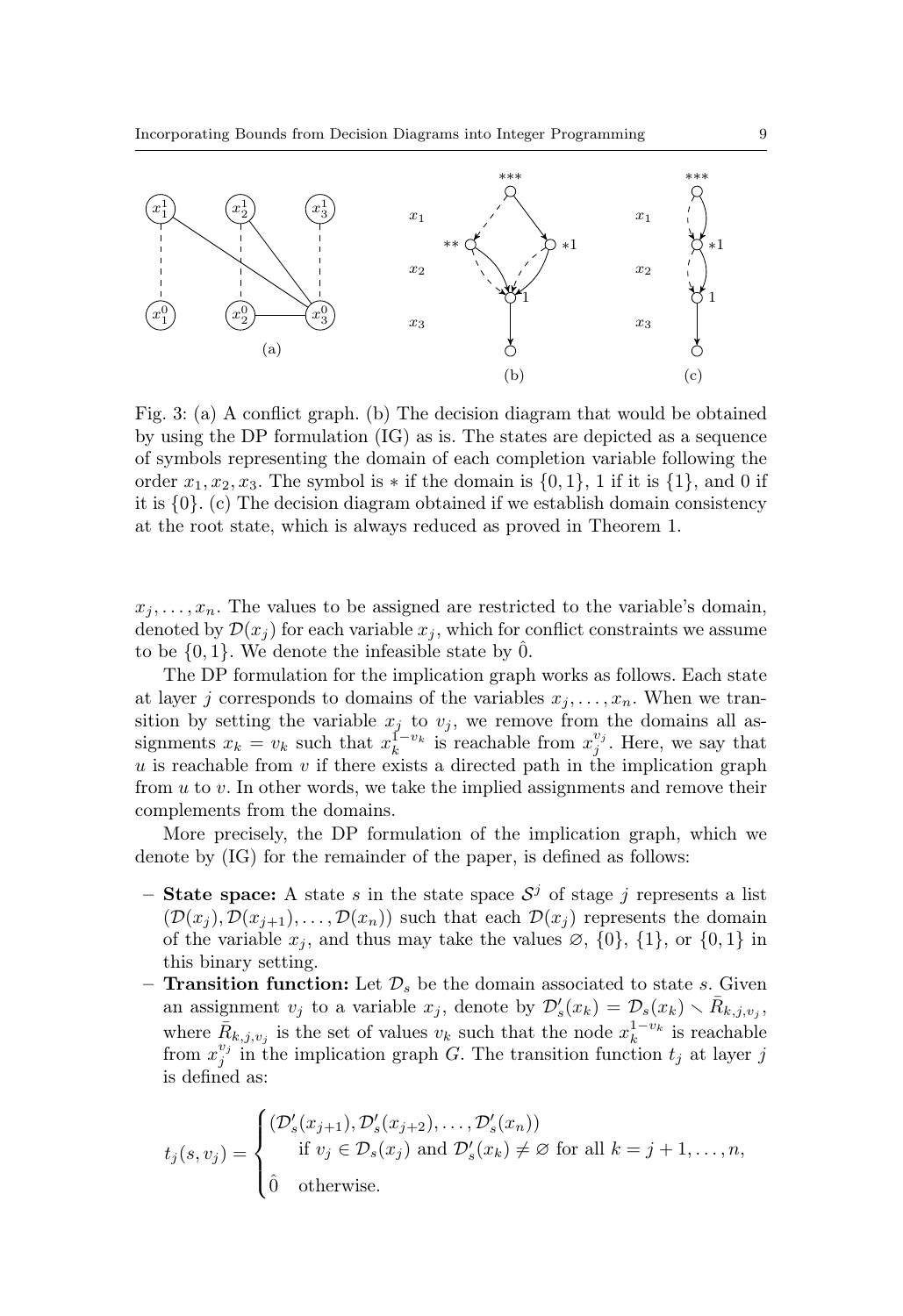Figure 3 illustrates a decision diagram constructed from this DP formulation. We next show that this formulation is correct and provides a sufficient condition for complete equivalence that can be efficiently guaranteed.

# 4.1.1 Correctness

The proposition below shows that (IG) models the implication graph.

**Proposition 1** The DP formulation (IG) correctly models the feasible set of the given implication graph G.

*Proof* Let D be the decision diagram generated by  $(\text{IG})$ , Sol $(D)$  be the set of solutions represented by s-t paths in D, and  $Sol(G)$  be the feasible set of the implication graph G. We want to show that  $Sol(D) = Sol(G)$ .

The implication constraints of G enforce that if  $x_j$  is set to  $v_j$ , then  $x_k$ must be set to  $v_k$  for all nodes  $x_k^{1-v_k}$  that are reachable from  $x_j^{v_j}$ . Since the transition function only enforces these constraints, it cannot eliminate feasible solutions. This implies that all feasible solutions must be represented as  $s$ -t paths in D. Therefore,  $Sol(G) \subseteq Sol(D)$ .

To show that  $Sol(D) \subseteq Sol(G)$ , let  $\hat{x}$  be a solution represented by an s-t path in D. We want to show that  $\hat{x}$  is feasible with respect to G. Suppose for contradiction that  $\hat{x}$  is infeasible. Then  $\hat{x}$  must violate the constraint of some arc  $(x_j^{v_j}, x_k^{v_k})$  in G. That is,  $\hat{x}_j = v_j$  and  $\hat{x}_k = 1 - v_k$ . Assume without loss of generality that  $x_i$  comes before  $x_k$  in the ordering, which can be done because each arc  $(x_j^{v_j}, x_k^{v_k})$  in G has a counterpart  $(x_k^{1-v_k}, x_j^{1-v_j})$ . Then this assignment cannot occur because  $t_j(s^j, v_j)$  enforces the domain of  $x_k$  to become  $\{v_k\}$  in all subsequent states, which is a contradiction. Therefore,  $\hat{x}$  is feasible, and thus  $Sol(D) = Sol(G)$ .

In fact, formulation  $(IG)$  is correct even in a depth- $d$  variant in which we redefine  $\bar{R}_{k,j,v_j}$  in the transition function to only consider nodes within a distance of d from  $x_j^{v_j}$ , for any  $d \geq 1$ . Note that the exact same proof above holds in this case. This variant may be useful to improve the performance of equivalence tests, at the cost of potentially allowing some equivalent nodes to be left unmerged.

#### 4.1.2 Completeness

Now that the correctness of (IG) is established, we turn to the question of when this formulation yields a reduced decision diagram. It suffices to present an efficient complete equivalence test – that is, a test that identifies exactly when two states have the same completion set.

The example in Figure 3 shows that (IG) as currently formulated does not always generate a reduced decision diagram. In Figure 3a, the two secondlayer nodes have the same completion set but different states. The state of the leftmost second-layer node unnecessarily has  $0$  in the domain of  $x_3$ , which if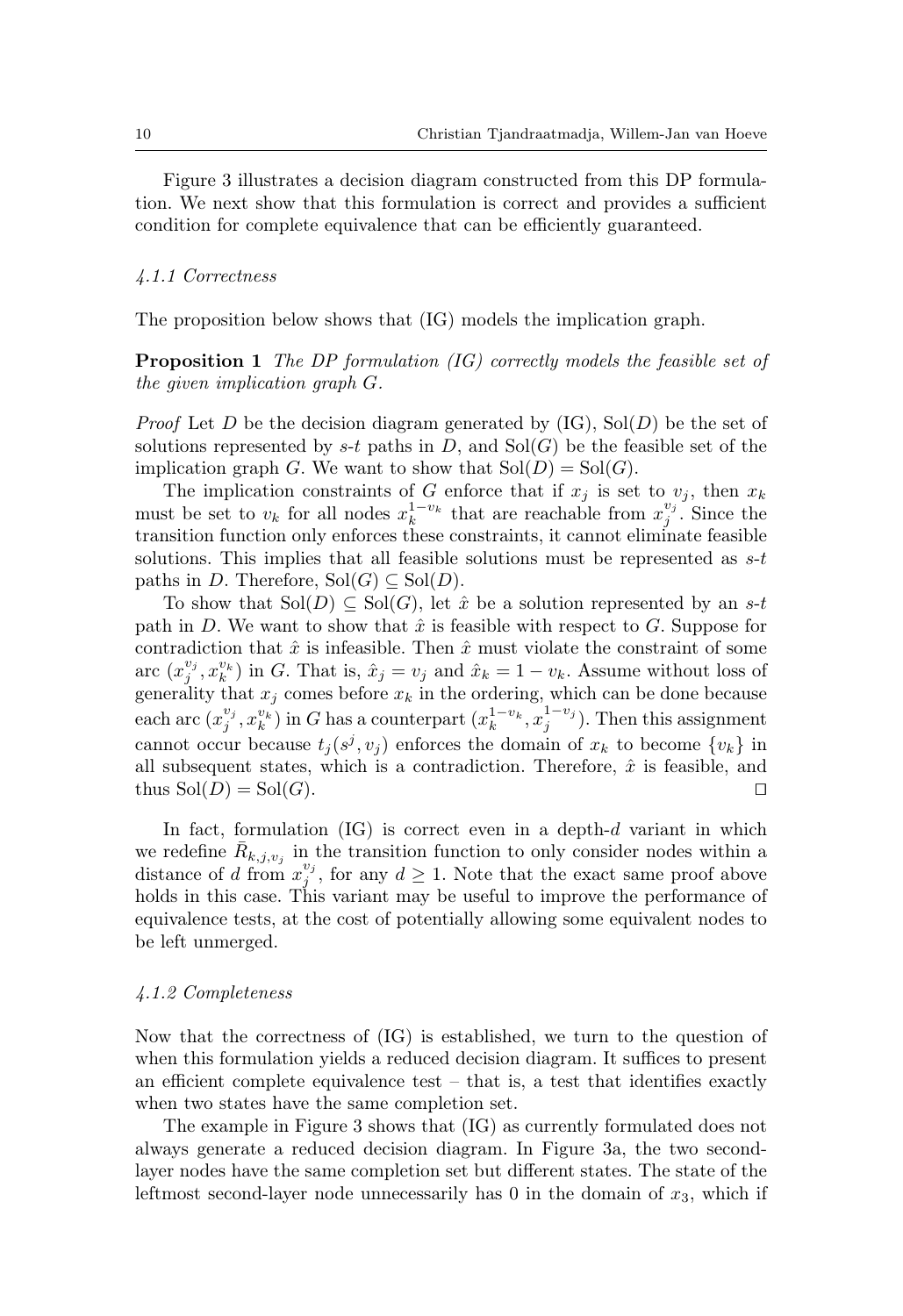removed, would enable merging. This observation motivates the lemma below, which provides a sufficient condition for completeness.

We call a state s domain consistent if for every variable  $x_i$  and value  $v_i \in$  $\mathcal{D}_s(x_i)$ , there exists a feasible completion from state s that assigns  $v_i$  to  $x_i$ . We use a natural equivalence test in formulation  $(IG)$ , which simply identifies two nodes as equivalent if they have the same state.

**Lemma 1** If every state in  $(IG)$  is domain consistent, then the equivalence test from formulation (IG) is complete.

Proof Domain consistency ensures that if two domains are different, then they must have different completion sets. More formally, consider states  $s_1$  and  $s_2$ with different domains. Suppose without loss of generality that there exists  $v_i \in \mathcal{D}_{s_1}(x_i)$  such that  $v_i \notin \mathcal{D}_{s_2}(x_i)$ . Then the above property implies there exists a completion from  $s_1$  which assigns  $v_i$  to  $x_i$  that does not exist from  $s_2$ .

As a side note, observe that Lemma 1 holds not only for the formulation (IG), but also for any formulation in which the state space consists of domains for their completions.

The next step is to provide a means to obtain domain consistency at every state, since this would yield completeness. In fact, it turns out that the transition function  $t_j(s^j, v_j)$  in (IG) preserves domain consistency as long as the original state  $s^j$  is also domain consistent, as we establish next with Theorem 1. This implies that it is sufficient to make the root state domain consistent, which can be done in linear time in the size of the conflict graph as shown later in this section. For instance, in Figure 3 it would suffice to make the initial state domain consistent in order to construct a reduced decision diagram.

**Theorem 1** If s is a domain consistent state, then  $t_i(s, v_i)$  is a domain consistent state if feasible.

In order to prove Theorem 1, we first derive two intermediate lemmas. We use the following theorem from Aspvall et al. [6], which characterizes feasibility of an implication graph.

**Theorem 2 (Aspvall et al. [6])** An implication graph G is feasible if and only if there is no  $x_j$  such that  $x_j^0$  and  $x_j^1$  are in the same strongly connected component.

The two intermediate lemmas are the following.

**Lemma 2** Given an implication graph  $G$ , there exists a feasible solution with  $x_i$  set to  $v_i$  if and only if there exists a feasible solution for the implication graph  $\hat{G} := G \cup \{(x_j^{1-v_j}, x_j^{v_j})\}.$ 

*Proof* The constraint from the additional arc  $(x_j^{1-v_j}, x_j^{v_j})$  is violated exclusively by all solutions with  $x_j$  set to  $1 - v_j$ , leaving exactly the feasible solutions of G with  $x_j$  set to  $v_j$ .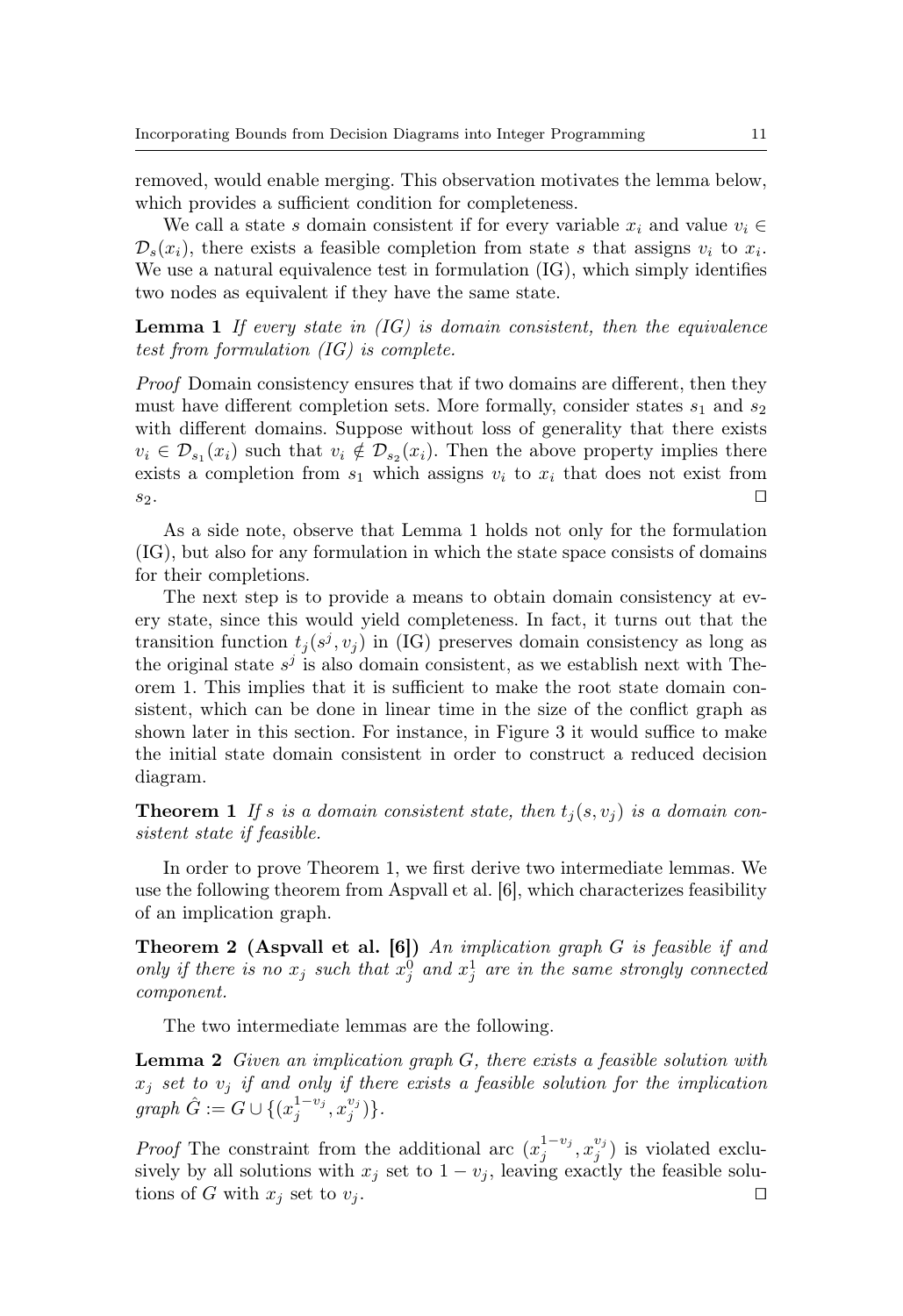**Lemma 3** Given a feasible implication graph  $G$ , there exists a feasible solution with  $x_j$  set to  $v_j$  if and only if there is no path from  $x_j^{v_j}$  to  $x_j^{1-v_j}$  in G.

*Proof* By Lemma 2, there is a feasible solution with  $x_i$  set to  $v_i$  if and only if  $\hat{G} := G \cup \{(x_j^{1-v_j}, x_j^{v_j})\}$  is feasible. In view of Theorem 2 and the feasibility of G,  $\hat{G}$  is feasible if and only if adding  $(x_j^{1-v_j}, x_j^{v_j})$  to G keeps  $x_j^{1-v_j}$  and  $x_j^{v_j}$  in different strongly connected components.<sup>1</sup> This happens if and only if there is no path from  $x_j^{v_j}$  to  $x_j^{1-v_j}$  in G.

Lemma 3 tells us how to achieve domain consistency for the implication graph. For every variable  $x_j$ , we check if  $x_j^0$  is reachable from  $x_j^1$  and vice versa. If  $x_j^{1-v_j}$  is reachable from  $x_j^{v_j}$ , we remove  $v_j$  from  $\mathcal{D}_s(x_j)$ .

In addition, this can be done in linear time as follows. Tarjan's strongly connected components algorithm [35] provides the strongly connected components in reverse topological order. By treating each component as a node, we can scan the graph in topological order in a single pass to find these paths. Throughout this pass, we store at each component the variable-value assignments of its ancestors in order to pass it forward. Whenever we find the complement of one of these assignments, we can remove the assignment from the domain.

We now prove Theorem 1, which implies that it suffices to ensure domain consistency at the root state in order to guarantee completeness.

*Proof (Theorem 1)* Consider the states s and  $s' := t_j(s, v_j)$ . In order to show that s' is domain consistent, we need to show that for any  $v_k \in \mathcal{D}_{s'}(x_k)$ , there exists a completion from  $s'$  that assigns  $v_k$  to  $x_k$ .

Let  $\hat{G}_s$  be the implication graph G with the additional arcs  $(x_j^{v_j}, x_j^{1-v_j})$ for all  $v_j \in \{0,1\} \setminus \mathcal{D}_s(x_j)$ . Note that the feasible set of  $\hat{G}_s$  corresponds to the completion set of s by Lemma 2. Moreover, the feasible set of  $G' :=$  $\hat{G}_s \cup \{(x_j^{1-v_j^*}, x_j^{v_j})\}$  corresponds to the completion set of  $s'$ . Following Lemma 3, it suffices to show that G' does not contain a path from  $x_k^{v_k}$  to  $x_k^{1-v_k}$ .

Given that  $\mathcal{D}_s$  is consistent, there must exist a completion x from s such that  $x_k = v_k$ . Equivalently,  $\hat{G}_s$  must not contain a path from  $x_k^{v_k}$  to  $x_k^{1-v_k}$ according to Lemma 3. Therefore, any path in  $G'$  from  $x_k^{v_k}$  to  $x_k^{1-v_k}$  must go through the only new arc  $(x_j^{1-v_j}, x_j^{v_j})$ . However,  $x_k^{1-v_k}$  is not reachable from  $x_j^{v_j}$ , as otherwise  $v_k$  would be removed from  $\mathcal{D}_{s'}(x_k)$  as a result of the transition function. Hence, there cannot be a path in G' from  $x_k^{v_k}$  to  $x_k^{1-v_k}$ .  $\Box$ 

The above theorem directly implies the following result.

**Corollary 1** The equivalence test from the DP formulation  $(IG)$  is complete when the initial state is domain consistent.

<sup>1</sup> As a technicality, this requires that Theorem 2 holds when there are arcs between the two nodes of a same variable. Despite assuming a standard implication graph, the proof from Aspvall et al. [6] is also valid with same-variable arcs.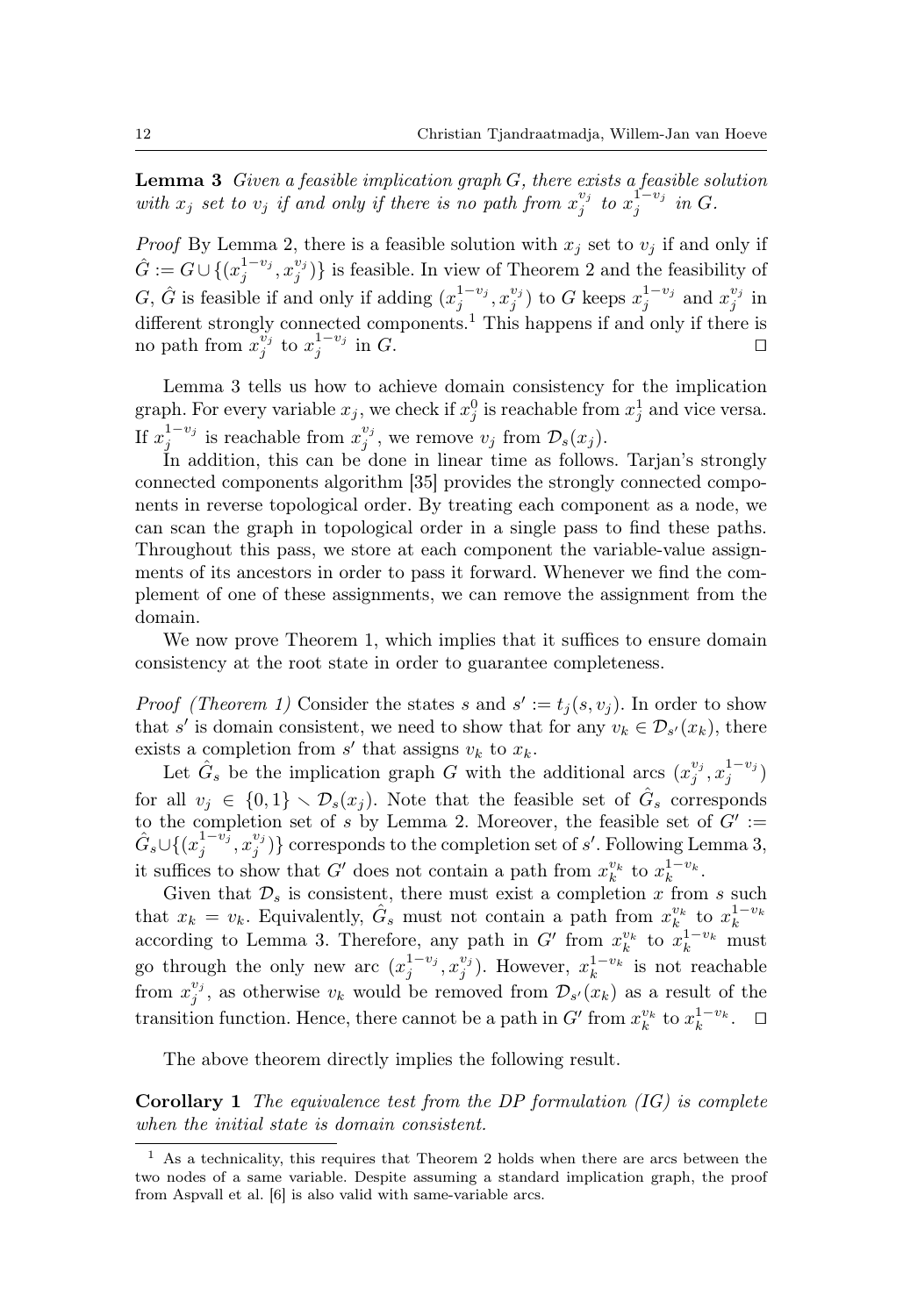Therefore, once we establish domain consistency in the root state, we can use the DP formulation in a top-down fashion to construct a reduced decision diagram.

We remark that this serves as an alternative proof for complete equivalence for the independent set problem in [17]. If we view the independent set problem in terms of an implication graph, we obtain a graph where all arcs point from a nonnegated node to a negated node. This means that every path in the implication graph has length at most one, and thus it suffices for the transition function to consider only the neighbors of each vertex, as done in the formulation of [17]. Moreover, the initial domain of all possibilities (i.e. the root state of the formulation in [17]) is always consistent since every individual vertex of the original graph is a feasible independent set.

## 4.2 Variable ordering

Variable ordering for decision diagrams is often based on heuristics. Using a fast heuristic is particularly helpful in our case, as we may be generating several decision diagrams during the solution process of a single problem.

Based on the close connection of conflict graph constraints to independent set constraints, we use a generalization of a variable ordering heuristic for independent set that has shown to work well in practice, namely the minimum number of states ordering [18, 17]. In the context of independent set, at each layer, the ordering selects the vertex  $v$  that appears in the fewest number of states in the state pool. Every node with a state in which  $v$  appears will branch to both zero and one, whereas if  $v$  does not appear, the corresponding node only branches to zero. Therefore, this minimizes the number of arcs in the following layer.

A natural generalization for conflict graph constraints is as follows: at each layer, we select the variable with the smallest sum of domain sizes throughout the state pool. This minimizes the number of arcs in the next layer since each assignment corresponds to an arc, given that the domains are consistent. We use this ordering in our computational experiments discussed in Section 7.

## 5 Generic Constraints

Focusing on a substructure is typically only practical if it captures most of the problem, and any constraints not part of the substructure are still taken into account in some form.

Suppose that our goal is to solve  $\max_x \{c^\top x : Ax \leq b, x \in \{0,1\}^n\}$ , given an objective function  $c \in \mathbb{R}^n$ , a coefficient matrix  $A \in \mathbb{R}^{m \times n}$ , and a righthand side  $b \in \mathbb{R}^m$ . While we focus on the binary version, in general we can replace the binary constraints by bounded integer constraints. We partition the constraints  $Ax \leq b$  into two sets, given by  $Ax \leq b$  and  $\overline{A}x \leq \overline{b}$ , where the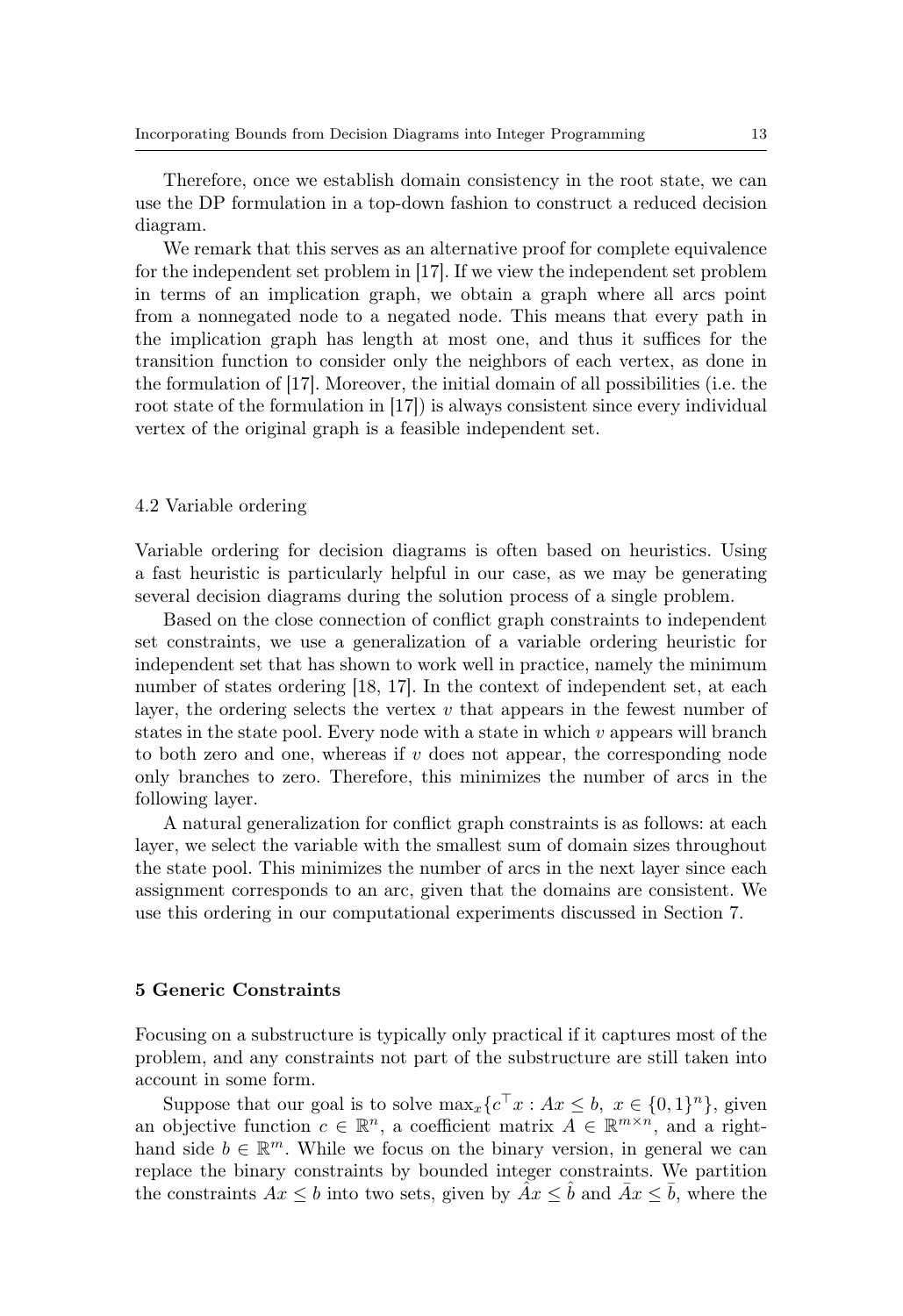latter set of constraints will be represented with a (relaxed) decision diagram. We denote the remaining constraints  $\hat{A}x \leq \hat{b}$  by *generic constraints*.

As mentioned in the introduction of this paper, we aim to solve the following relaxation of the above problem:

$$
\max_{x} \{ c^{\top} x : \hat{A} x \le \hat{b}, \ x \in \text{conv}(S) \},\tag{1}
$$

where S is a superset of  $\{x \in \{0,1\}^n : \overline{A}x \leq \overline{b}\}$ . Here, S is represented by a decision diagram.

The partition of the constraints may be induced by a chosen substructure. More precisely, we first construct a relaxed decision diagram for a substructure of the problem, representing  $S$ , and then mark as generic the constraints that are not made redundant by the constraint  $x \in \text{conv}(S)$ . In this case, identifying generic constraints can be done by checking if at least one solution represented in the decision diagram is violated by the constraint. In other words, a constraint  $a^{\top} x \leq b$  can be marked as generic if  $\max_{x \in S} \{a^{\top} x\} > b$ , which can be efficiently checked by finding a maximum weight path in the decision diagram. All other constraints can be discarded, as they are implicitly represented in the decision diagram.

In the context of conflict graphs, we mark a constraint as generic in our implementation if it does not have a particular form implied by conflict constraints:  $\sum_{i \in P} x_i + \sum_{i \in N} (1 - x_i) \leq 1$  for some disjoint set of variable indices P and N. Although this can be checked quickly, it is possible that we label more constraints than necessary as generic. Note that in this particular implementation, we may also remove constraints that are not completely redundant with respect to conv $(S)$  when S corresponds to a relaxed decision diagram.

We handle generic constraints in two ways: Lagrangian relaxation and constraint propagation. In Lagrangian relaxation, we essentially seek to solve (1). In constraint propagation, we strengthen the set  $S$  by removing some of the solutions violated by  $Ax \leq b$ .

#### 5.1 Lagrangian relaxation

Lagrangian relaxation is a classical technique that is primarily used to obtain dual bounds for optimization problems. It consists of moving a set of constraints to the objective function by penalizing its violation. In our context, we apply Lagrangian relaxation with respect to the generic constraints, by solving the following optimization problem:

$$
\min_{\lambda \ge 0} \max_{x} \{ c^{\top} x + \lambda^{\top} (\hat{b} - \hat{A}x) : x \in \text{conv}(S) \}.
$$

The variables  $\lambda$  are called Lagrange multipliers, which represent penalties for the violation of the constraints  $Ax \leq \hat{b}$ .

This problem can be solved with subgradient methods that require optimizing a linear function over  $conv(S)$  as a subproblem. In our context, this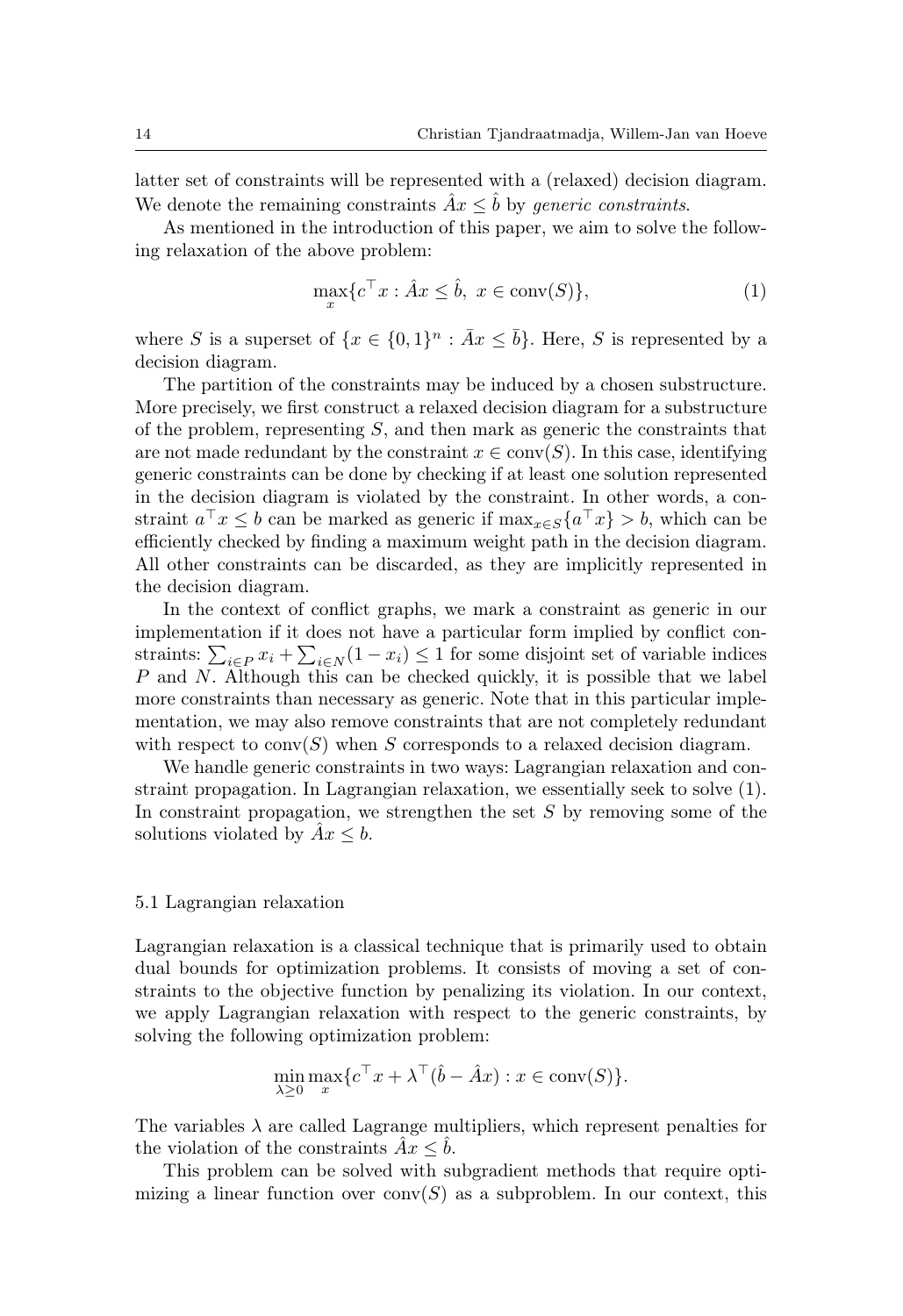subproblem entails finding an optimal path in the decision diagram representing  $S$ , which can be done in linear time with respect to the size of the decision diagram, once it is constructed. This makes decision diagrams particularly well-suited to be used in conjunction with Lagrangian relaxation, as often several of these subproblems need to be solved. The use of Lagrangian relaxation with decision diagrams has been previously investigated in the context of constraint programming as well [14, 13].

Lagrangian relaxation theory establishes that the optimal value of the above problem is equivalent to the optimal value of (1). This provides a clean interpretation of the bound we obtain from Lagrangian relaxation. Essentially, we are optimizing over the convex hull of the set of points represented by the decision diagram intersected with the generic constraints in their original linear form. In other words, we are convexifying the constraints involved in the construction of the decision diagram, taking integrality into account.

We remark that the above problem can also be solved by modeling  $conv(S)$ as a network flow with additional arc variables [9, 14, 12, 36] and solving the overall linear program. However, we opt for the Lagrangian relaxation approach as it tends to produce good bounds quickly in our computational experience, interrupting it before reaching optimality.

A limitation of Lagrangian relaxation is that it is only equivalent to adding the constraints back in its original linear form. In some cases, we may need to tighten these generic constraints in order to obtain improvements. For instance, if the decision diagram is constructed from a set of linear constraints whose polyhedron has only integer vertices, then this approach cannot yield a better bound than the LP bound.

# 5.2 Constraint propagation

Even if a generic linear constraint results in a large decision diagram by itself, it can be partially incorporated into the decision diagram of other constraints without significantly increasing its size. This is particularly true if we use domain states: we use constraint propagation to filter out infeasible values from the domain states [5, 27]. This results in the elimination of infeasible points from the decision diagram, which may improve the associated bounds. Moreover, it may reduce the time it takes to construct the decision diagram, as we are potentially exploring fewer nodes.

Consider a constraint  $a^{\top} x \leq b$  and a node u with domain state s. Given a variable  $x_i$  and a value  $v_i$  in the domain  $\mathcal{D}_s(x_i)$ , our goal is to determine before branching on u if no completion assigning  $v_i$  to  $x_i$  satisfies the constraint. If so, we can remove  $v_j$  from the domain  $\mathcal{D}_s(x_j)$ .

Before approaching this problem, let us consider an easier variant. Suppose that we want to tackle this problem on a fully constructed decision diagram. This is equivalent to determining if the constraint is violated by all possible solutions with  $x_i = v_i$  corresponding to paths that pass through the node u. To solve this, we can find the smallest left-hand side  $a^{\top}x$  within this solution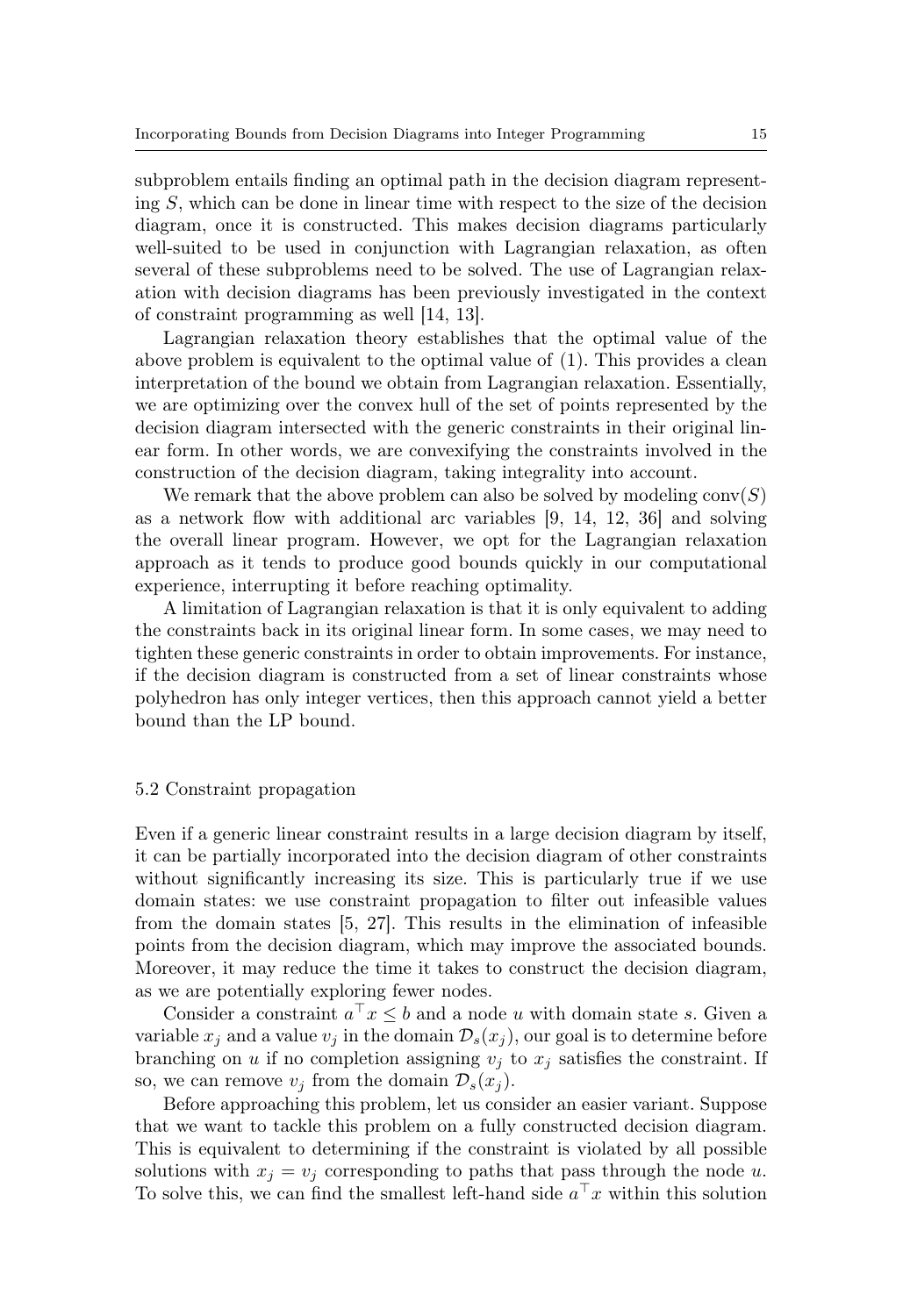set and check if it exceeds the right-hand side b. This fundamental propagation idea is extensively used in constraint programming and MIP solvers [24, 10, 2, 3, 34]. In its simplest version, variable bounds are used to minimize  $a^{\top}x$ , but here we express this minimization problem in terms of the partial solution set and the completion set of the node u.

Denote by  $S^{\downarrow}(u)$  the partial solution set of a node u at layer k: the set of all solutions  $(x_1, \ldots, x_{k-1})$  corresponding to a path from the root to u. Similarly, denote by  $S^{\uparrow}(u)$  the completion set of u, the set of all solutions  $(x_k, \ldots, x_n)$ corresponding to a path from  $u$  to the terminal node.

**Proposition 2** Consider a decision diagram D ordered  $x_1, \ldots, x_n$ , a node u of D at layer k, and a linear constraint  $\sum_{i=1}^{n} a_i x_i \leq b$ . Let  $j \geq k$ . Then no solution x with  $x_i = v_i$  corresponding to paths in D containing u satisfies the linear constraint if and only if

$$
\min_{(x_1, ..., x_{k-1}) \in S^{\downarrow}(u)} \left\{ \sum_{i=1}^{k-1} a_i x_i \right\} + \min_{(x_k, ..., x_n) \in S^{\uparrow}(u)} \left\{ \sum_{i=k}^n a_i x_i \right\} > b
$$

*Proof* The set of solutions x corresponding to paths containing u is  $S(u) :=$  $\{x: (x_1, \ldots, x_{k-1}) \in S^{\downarrow}(u), (x_k, \ldots, x_n) \in S^{\uparrow}(u)\}.$  Let  $S'(u) := S(u) \cap \{x:$  $x_j = v_j$ , which is the set of solutions for which we want to check violation. This set violates the constraint if and only if  $\min_{x \in S'(u)} \sum_{i=1}^n a_i x_i > b$ , which is equivalent to the above condition.

For convenience, we denote the first minimization term on the left-hand side of the condition in Proposition 2 by  $p_a(u)$  and the second term by  $c_a(u, j, v_i)$ .

Let us return to the context of filtering the domain of a node  $u$  at the construction stage. We can efficiently compute  $p_a(u)$ , since it consists of optimizing a linear function over the decision diagram of the partial solution set of  $u$ , which is fully available at the time of branching for a top-down construction. It is not necessary to recompute  $p_a(u)$  at every node, as we can maintain them throughout the construction. At every new node  $u'$  coming from a node u and arc  $x_j = v_j$ , we let  $p_a(u') := p_a(u) + a_j v_j$ . In addition, whenever two nodes u and u' are merged into u'', we let  $p_a(u'') = \min\{p_a(u), p_a(u')\}.$ 

On the other hand, computing  $c_a(u, j, v_i)$  during construction is difficult because we do not have the completion set of the node. Instead, we compute a lower bound B for  $c_a(u, j, v_i)$ . If we satisfy the condition  $p_a(u) + B > b$ , then by Proposition 2 we can still safely remove  $v_i$  from  $\mathcal{D}_s(x_i)$ . In our case where domains are states, we calculate B by minimizing  $\sum_{i=k}^{n} a_i x_i$  over the possible values of the domains, after restricting  $x_i$  to be  $v_i$ . More precisely, we let B be  $\sum_{i:a_i\geq 0, i\neq j} \min(\mathcal{D}_s(x_i)) + \sum_{i:a_i<0, i\neq j} \max(\mathcal{D}_s(x_i)) + a_jv_j.$ 

This completes the description of the constraint propagation method. We remark that while this approach can only improve the bound since it removes infeasible solutions, it can potentially increase the size of the decision diagram. A simple example where this happens is given in Figure 4. Alternatively, if we want to ensure that the size of the decision diagram does not increase, we may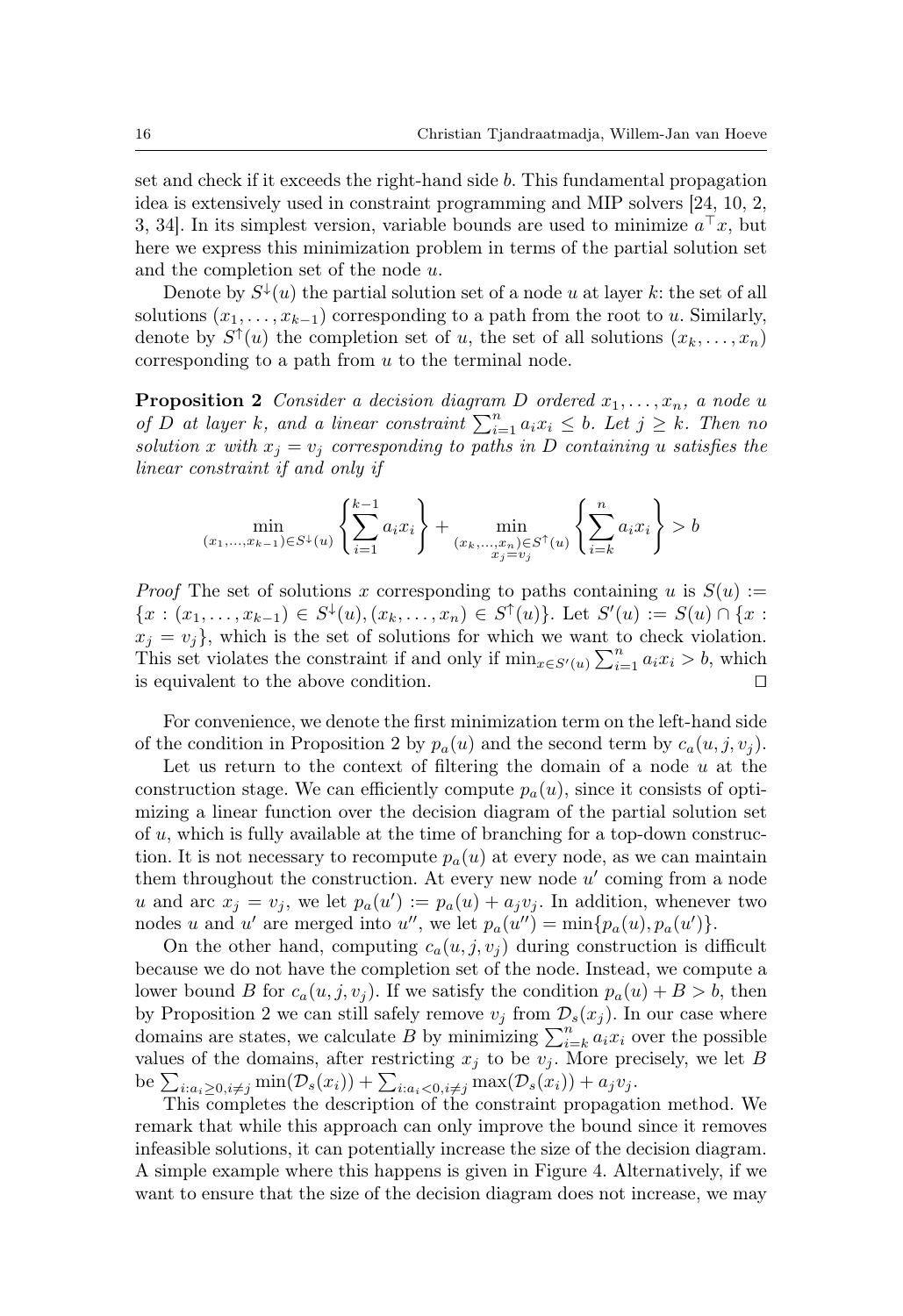

Fig. 4: An example in which propagation increases the size of the decision diagram in the context of conflict graphs.

apply propagation only with respect to the variable of the next layer. The size cannot increase because no states are modified with this approach, except for identifying infeasible nodes to be pruned. This can be interpreted as a weaker version of arc filtering [5], which we call arc pruning.

Finally, we remark that one could detect special classes of constraints and implement specialized propagators. Our implementation is however limited to this more general propagator.

# 6 Primal bounds

In our framework, primal bounds can not only be generated from decision diagrams for the MIP solver, but conversely primal bounds from the MIP solver can also benefit decision diagram construction.

We next present heuristic approaches to identify feasible solutions from the relaxed decision diagrams we use. We consider two cases: one when generic constraints are not present and one when they are. In the latter case, we assume that we use Lagrangian relaxation as described in Section 5.1.

- 1. Without generic constraints. During the construction of a relaxed decision diagram, we keep track of nodes that have been merged due to relaxation. We then find the optimal path that does not contain any of such nodes. This path corresponds to a feasible solution to the overall problem because it only contains exact nodes.
- 2. With generic constraints. The process of solving the Lagrangian relaxation problem typically involves optimizing over the decision diagram a number of times. The solutions obtained in this process are called primal iterates. For every such solution generated, we check its feasibility with respect to the overall problem. If we find that it is feasible, we store it as a primal feasible solution. This simple approach has been suggested in early works on Lagrangian relaxation [26].

An alternative is to generate primal feasible solutions (and thus primal bounds) from restricted decision diagrams [19], which encode a subset of fea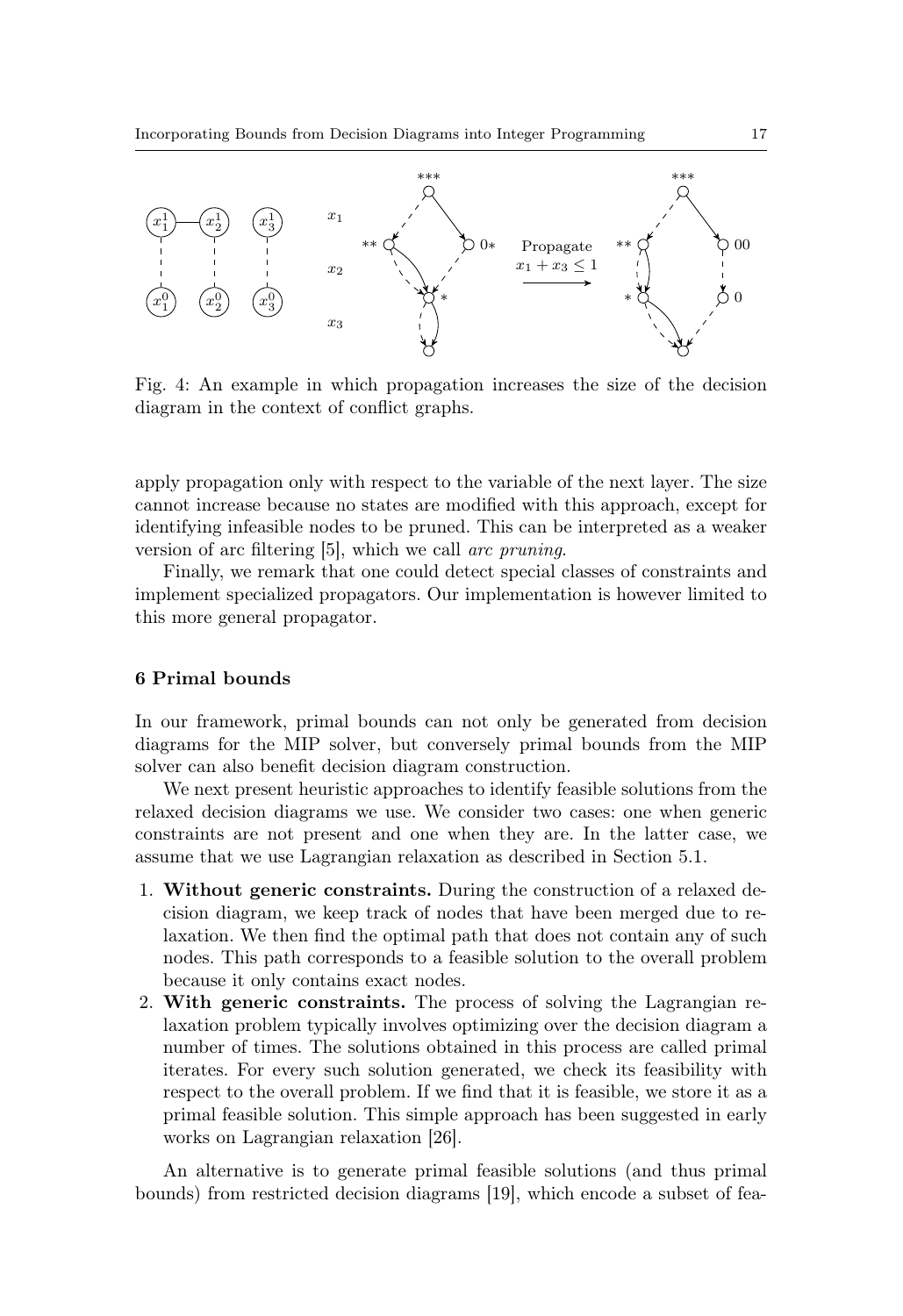sible solutions. However, we opt not to investigate this approach, as not only constructing further decision diagrams for primal bounds can be inefficient, but also they require all constraints to be considered in the construction.

Conversely, primal bounds from the MIP solver can help eliminate solutions from the decision diagrams, potentially making them smaller. If we have a primal bound  $B_p$  and we are maximizing an objective c, then we can effectively add the constraint  $c^{\top} x \geq B_p$  to the decision diagrams. In order to keep the size of the decision diagram in check, we do so by applying arc pruning with respect to this constraint, as described in the end of Section 5.2.

## 7 Computational experiments

Given that we focus on the conflict graph substructure, we first need to understand the impact of the DD bounds in a form where the problem is entirely composed of that structure. In particular, we first run experiments on a pure independent set problem, which can be represented by a conflict graph. We then investigate the impact of the DD bounds in the presence of side constraints by adding knapsack constraints to an independent set problem. As a MIP solver, we use SCIP 5.0.1 equipped with CPLEX 12.6 as an LP solver. SCIP was chosen in part because it enables us to directly access the conflict graph. The experiments were performed on a 2.33Ghz Linux machine with 32GB of RAM. The code can be found at https://github.com/ctjandra/ddopt-bounds.

As discussed in Section 3, we generate bounds at certain nodes of the branch-and-bound tree, passed to SCIP via its relaxation handler. The bound is computed after solving each LP and may be done more than once per node if it involves multiple LPs. The main input to the SCIP relaxator is the conflict graph (in the form of a clique table), which is built by SCIP after the presolve step. Any additional constraints for propagation and Lagrangian relaxation are copied over from the first LP at the root, after presolve. As a result, cutting planes are not considered for bound generation. In addition, due to a technical incompatibility, we disable restarts and variable aggregation for all runs.

To keep the experiments clean, we opt for the following simple approaches in our implementation. Improving upon these is left for future work.

- 1. To select the nodes at which a bound will be generated, we use a simple node selection rule: we generate bounds only when the number of variables of the subproblem is below a given threshold. This is motivated by the computational observation that the bounds are more likely to help for smaller subproblems in this particular experimental setup.
- 2. We build a new decision diagram from scratch at every node we generate a bound. Besides simplifying the implementation, this avoids potential memory concerns from handling more than one decision diagram at a time.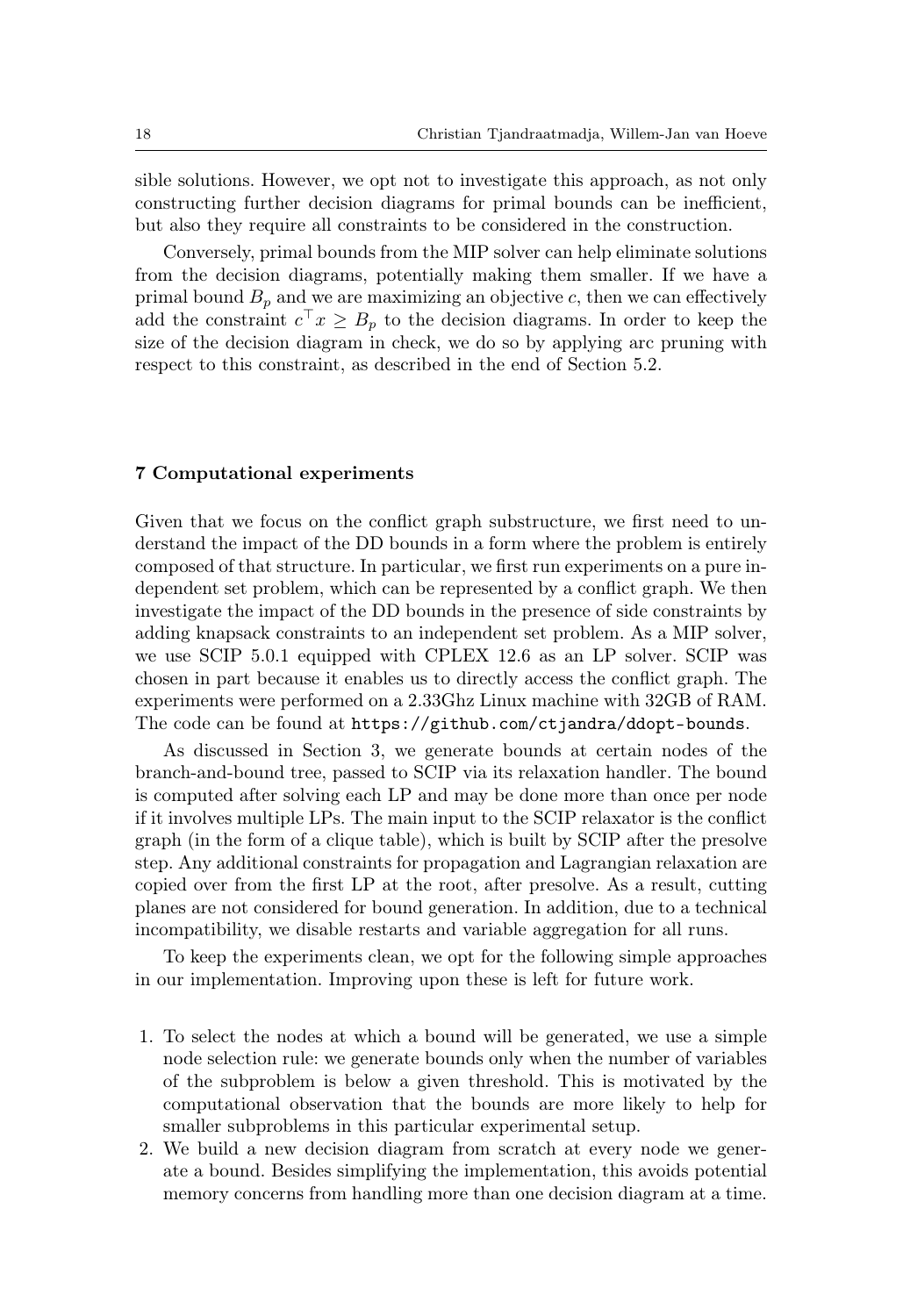#### 7.1 Independent set constraints

We consider random graphs parameterized by size  $n$  and density  $d$  following the Erdős–Rényi model  $G(n, d)$ : each edge of a graph with n vertices is included with probability d. We also consider instances from the DIMACS maximum clique benchmark set [25], discussed later.

For the random graphs, we select two instance sizes  $n$ , 150 and 300, and vary the density d parameter from  $10\%$  to  $90\%$  in increments of 10%. For each of these parameters, we generate 16 instances. All solving times and number of nodes reported are shifted geometric means among these 16 instances with a shift factor of 10 for solving time and 100 for nodes. We set a time limit of one hour.

Except when stated otherwise, we generate bounds for every subproblem with at most  $2/3$  of the variables – that is, 100 and 200 for the instances of sizes 150 and 300 respectively. This subproblem size is manually tuned: we performed some computational experiments with different sizes and selected one that performed well for these runs.

The IP model given to the solver is a clique cover formulation. The constraints are  $\sum_{j \in C} x_j \leq 1$  for every clique C in a clique cover C, which is a set of cliques that covers all edges of G. Each clique is generated by starting with a vertex with maximum degree and greedily adding vertices with maximum degree that form a clique with the current set.

In practice, we would typically not use a MIP solver to solve the maximum independent set problem, as this is a well-studied problem with several specialized algorithms significantly faster than a MIP solver. However, they often no longer function as is when the problem is further constrained, as is often the case with real-world problems. Observing the behavior of a MIP solver in this simpler case is useful as a stepping stone to problems with independent set constraints as a substructure, which is examined in the next set of experiments in Section 7.2.

In terms of implementation, we construct decision diagrams based on the conflict graph of the problem, following Section 4, even though we know these are independent set instances. Since the DP formulation of the conflict graph generalizes the formulation for the independent set problem, the resulting decision diagrams are the same, presolve aside. The difference between this version and one specific to the independent set problem is overhead in time from extracting and processing conflict constraints. Note also that presolve may affect these graphs including their densities. Any figure in this section refers to the original densities.

We use arc pruning with primal bounds and the primal heuristic without generic constraints as described in Section 6. We use the variable ordering described in Section 4.2, and a merging rule that merges together nodes with the smallest objective values until the width limit is satisfied.

– Overall performance: The first plots in Figures 5 and 6 show the overall performance of the method. For random graphs, solving maximum inde-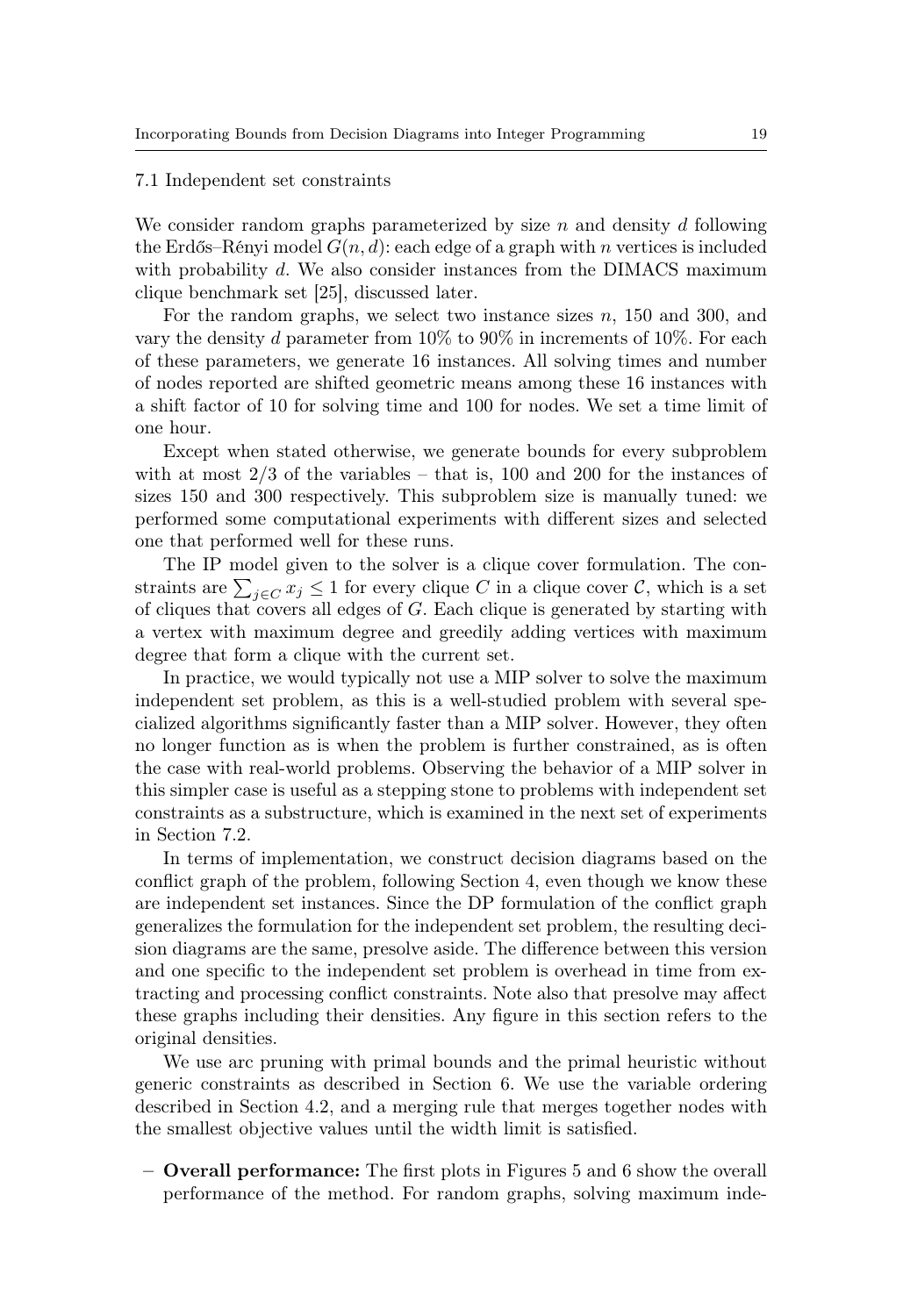

Fig. 5: Comparison in solving time and branch-and-bound tree size between applying and not applying DD bounds in independent set instances with 150 vertices. Results are averaged over solving 16 instances to optimality for each density parameter.



Fig. 6: Comparison in solving time and branch-and-bound tree size between applying and not applying DD bounds in independent set instances with 300 vertices. The gray dotted line on the left plot indicates the time limit of one hour. Unreported data on number of nodes corresponds to cases in which the time limit of one hour was hit on the majority of runs.



Fig. 7: Comparison of different subproblem size thresholds with 150 vertices.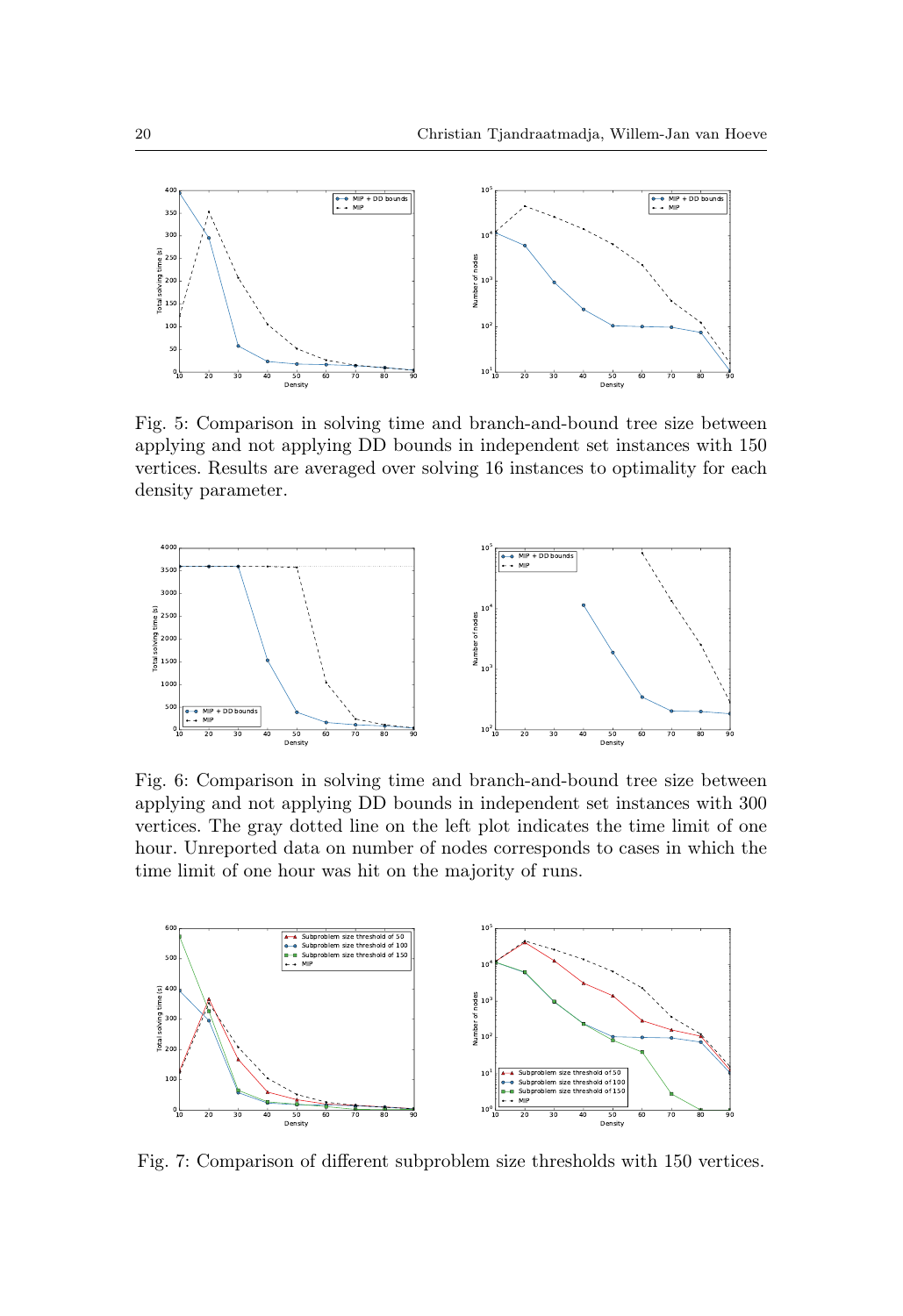

Fig. 8: Effect on solving time when disabling primal pruning and/or primal heuristic on instances of size 150 (left) and 300 (right). The vertical axis is the ratio  $t_d/T$ , where  $t_d$  is the time without a given feature and T is the time with all capabilities, and the horizontal axis is the density parameter of the set of instances. On the right, data points for densities below or equal 30 are omitted because the time limit is always hit.

pendent set problems tends to be easier for either dense graphs or very sparse graphs, and this is evident from the plot. The graph suggests that our approach is more beneficial around middle ranges of density. For instance, in the case of density 60% and 300 vertices (in which time limit is not hit), applying the DD bounds reduces the tree size by 99.6%, allowing the problem to be solved 6.4 times faster. The bounds do not perform well for low densities, consistent with observations from previous works [17, 36].

– Subproblem size: Figure 7 shows what happens if we choose a different subproblem size threshold. Selecting a larger threshold – that is, applying decision diagram bounds more often – can be helpful when we know relaxed decision diagrams are strong, such as with high-density cases. However, that can waste time when the relaxations do not scale well, as illustrated by the low-density cases, in which case focusing on smaller subproblems performs better.

We omit the plot for instances of size 300 as it depicts a similar behavior as above (although it cannot be observed for lower densities due to the time limit).

– Primal bounds: Figure 8 illustrates the impact of primal bounds. It provides the ratio between the solving time without a given feature (primal pruning and/or primal heuristic) and the solving time with all features. The effect of the primal techniques becomes more significant with larger branch-and-bound trees. Primal pruning is particularly helpful to avoid wasting time on small nodes that are easily identifiable as infeasible.

In Section A of the appendix, we provide further information on the time spent generating bounds and on the number of times an improving bound was found.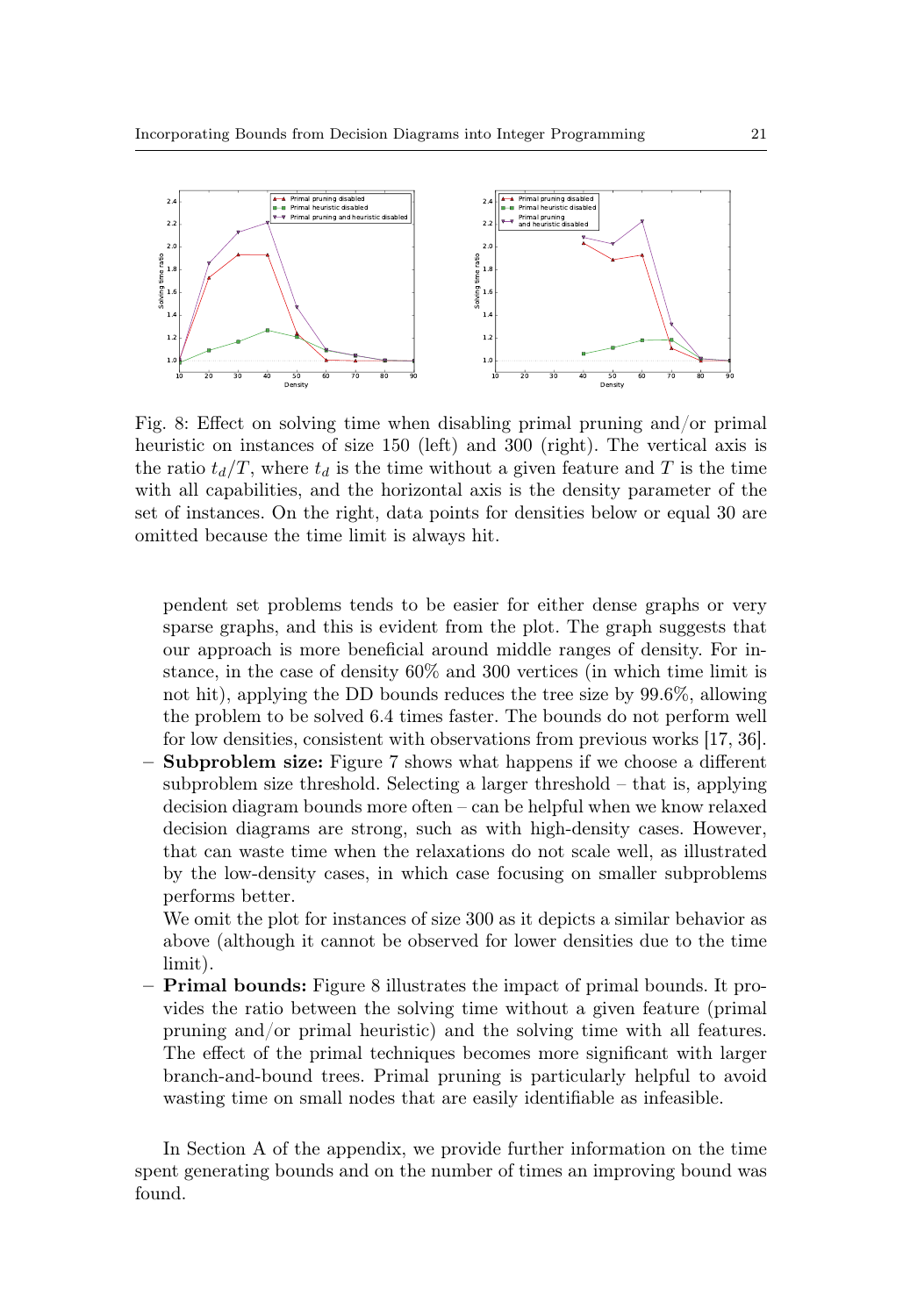Table 1 exhibits solving times for instances from the DIMACS maximum clique benchmark set [25], converted to maximum independent set by considering their complement graphs. Most of these instances have different structures than random Erdős–Rényi graphs. We present only the set of instances that were solved to optimality within one hour with SCIP 5.0.1 at its default settings, either with or without bounds from decision diagrams, and for at least one random seed. The bounds from decision diagrams are applied at every branch-and-bound node with at most 3/4 of the total number of vertices with a width of 100.

On average across all DIMACS instances tested, we observe that using the bounds makes the solving process 1.87x faster with a node reduction of 86.7%. In practice, we would not apply this method to low-density instances however. If we consider only instances with density at least 30%, the improvement is more pronounced: the solving times are on average 3.29x faster and the node reduction is on average 94.8%.

# 7.2 Independent set and knapsack constraints

We next wish to understand the impact of the DD bounds in presence of side constraints. The instances we consider in this section are a combination of independent set (set packing) constraints with knapsack constraints. The integer programming model is given by:

$$
\max_{c \in C} c^{\top} x
$$
\n
$$
\sum_{j \in C} x_j \le 1 \qquad \text{for all } C \in C \qquad \text{(set packing)}
$$
\n
$$
\sum_{j=1}^{n} a_{ij} x_j \le b_i \quad \text{for all } i = 1, ..., m_{\text{knap}} \qquad \text{(knapsack)}
$$
\n
$$
x \in \{0, 1\}^n
$$

The independent set constraints for the input graph G are modeled with a clique cover formulation, as described in the previous section.

To eliminate the bias from the properties of the conflict graph that we studied in the previous section, we define an underlying random graph structure for which the performance of the decision diagram is rather stable: the Watts–Strogatz model [37], which has small-world properties and allows us to scale up to relatively large size without compromising the quality of the DD performance too much. This model generates graphs through the following process. Given the desired number of vertices n, the desired mean degree  $k$ (assumed even), and a probability  $p$ , construct a preliminary graph with  $n$ vertices arranged in a cycle. Let two vertices be adjacent if and only if they are within distance  $k/2$  in the cycle. Then for each vertex i and outgoing edge  $(i, j)$ , reassign j with probability p to another vertex (besides i or a neighbor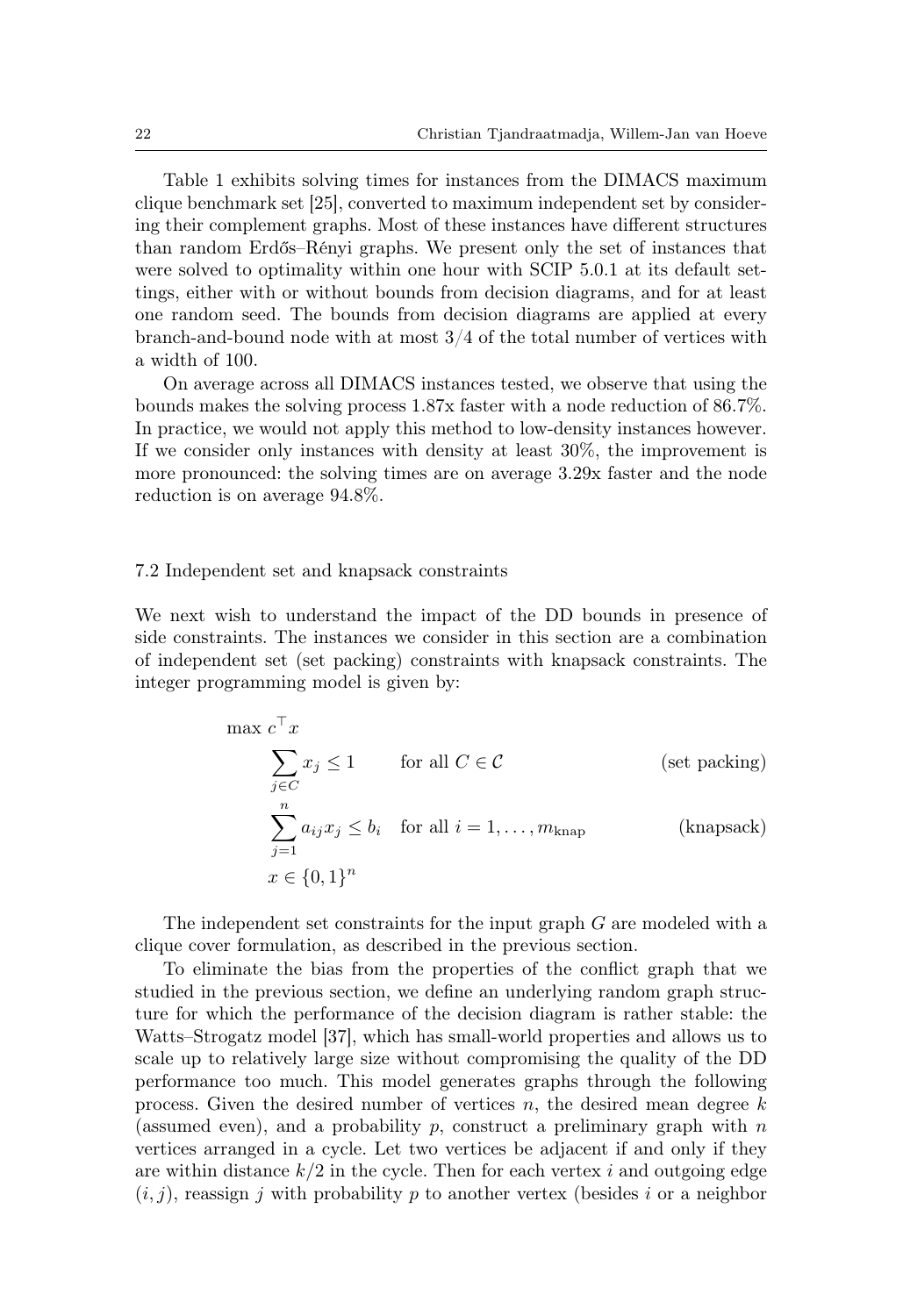Incorporating Bounds from Decision Diagrams into Integer Programming 23

|                |          |             | Solving time (s) | Number of nodes |            |
|----------------|----------|-------------|------------------|-----------------|------------|
| Instance       | Density  | <b>MIP</b>  | $MIP + DD$       | <b>MIP</b>      | $MIP + DD$ |
| brock200_1     | 25.5%    | >3600.00    | 1096.36          | $>$ 239552.41   | 14637.51   |
| brock200_2     | 50.4%    | 245.74      | 39.59            | 19631.05        | 173.37     |
| brock200_3     | 39.5%    | 844.77      | 82.23            | 57032.38        | 625.98     |
| brock200_4     | 34.2%    | 1321.67     | 166.97           | 93581.85        | 1583.24    |
| C125.9         | 10.2%    | 21.47       | 45.49            | 1370.75         | 1119.28    |
| gen200_p0.9_44 | 10.0%    | 32.88       | 105.87           | 737.29          | 1149.75    |
| gen400_p0.9_65 | 10.0%    | $>$ 2366.88 | >3600.00         | >58268.84       | >11993.40  |
| gen400_p0.9_75 | 10.0%    | 995.33      | 1742.15          | 6968.81         | 4035.27    |
| hamming8-4     | 36.1%    | 142.47      | 78.00            | 1672.93         | 179.32     |
| keller4        | 35.1%    | 288.55      | 32.99            | 30392.73        | 357.44     |
| MANN_a27       | 1.0%     | 42.79       | 34.72            | 5006.48         | 4146.73    |
| MANN_a45       | 0.4%     | 797.68      | 820.63           | 88823.52        | 79162.73   |
| p_hat300-1     | 75.6%    | 195.28      | 96.01            | 7684.60         | 151.50     |
| p_hat300-2     | 51.1%    | 1184.74     | 459.30           | 26900.27        | 2355.57    |
| $p_{hat}500-1$ | $74.7\%$ | 2688.06     | 700.69           | 79198.67        | 609.70     |
| san200_0.7_2   | 30.0%    | 22.39       | 16.74            | 60.25           | 31.80      |
| $san200_0.9_3$ | 10.0%    | 13.68       | 56.64            | 239.43          | 553.39     |
| $san400_0.5_1$ | 50.0%    | 495.26      | 87.67            | 320.56          | 32.58      |
| $san400_0.7_1$ | 30.0%    | 490.55      | 392.30           | 1152.63         | 379.04     |
| san400_0.7_2   | 30.0%    | 885.74      | 380.64           | 6448.98         | 651.72     |
| san400_0.7_3   | 30.0%    | >3439.64    | >1431.74         | >51602.73       | >4618.31   |
| $san400_0.9_1$ | 10.0%    | 254.77      | 419.46           | 470.31          | 709.16     |
| $sanr200_0.7$  | 30.3%    | 2973.10     | 407.97           | 270050.01       | 4891.10    |
| $sanr400_0.5$  | 49.9%    | >3600.0     | 2544.89          | >133516.18      | 8338.75    |
| Average        | all      | 448.47      | 239.15           | 9920.72         | 1322.03    |
|                | $>30\%$  | 733.01      | 223.05           | 16145.26        | 835.61     |

Table 1: Effect of applying bounds on selected DIMACS benchmark instances. Averages are in shifted geometric mean. Entries marked with a '>' have reached the time limit for at least one random seed.

of i) uniformly chosen at random. In our instances, the mean degree  $k$  is 100 and the probability  $p$  is 0.1.

We perform two sets of experiments: we first assess the quality of the DD bounds on a varying number of knapsack constraints, and then their impact on the overall solving process for a fixed fraction of knapsack constraints. We use the following parameters for both cases. For each knapsack constraint indexed by  $i$ , we select a support of 100 variables at random and choose coefficients  $a_{ij}$  uniformly at random from 1 to 100, and the remaining variables have zero coefficients. We maximize an objective with coefficients  $c_i$  also randomly chosen from 1 to 100. We fix  $b_i$  to 150 in all instances in this section. Solving times and nodes are aggregated over 10 instances with 5 solver random seeds each using shifted geometric mean with a shift of 10 for time and 100 for nodes.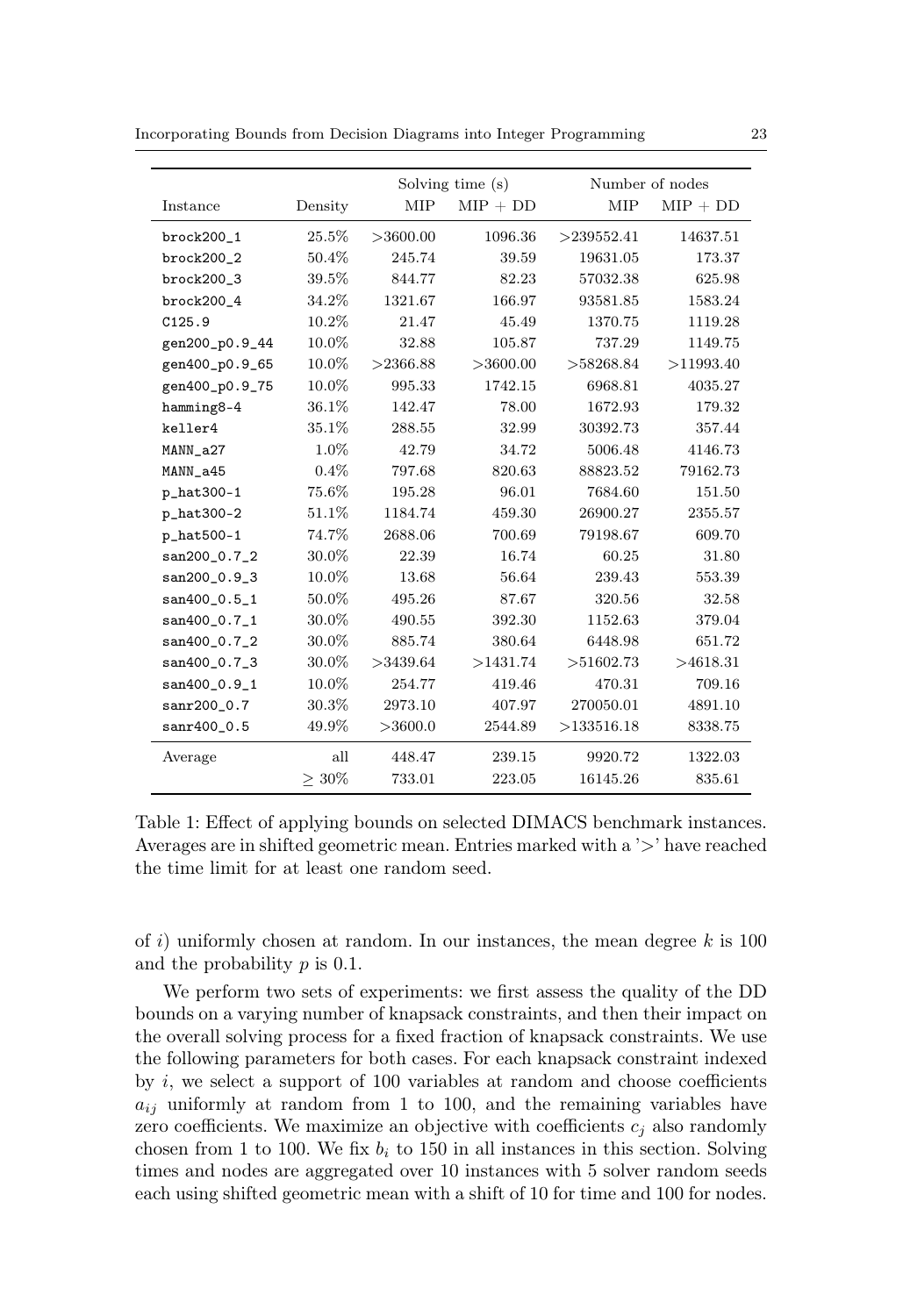

Fig. 9: The plot on the top illustrates a comparison of bound quality for independent set  $+$  knapsack constraints with 200 (left) and 1000 (right) variables, varying the number of knapsack constraints. The plot on the bottom represents the solve times to reach each bound. The quality of a bound  $D$  is represented by its gap  $(D - P)/P$ , where for  $n = 200$  (left), P is the optimal value, and for  $n = 1000$  (right), P is the best primal value given by the solver at its default settings after 10 minutes of solve time.

The variable ordering and merging rules for the relaxed decision diagrams are the same as in the previous section. We use different width limits for the two sets of experiments: 1000 for the first set and 100 for the second one. We observed that increasing the latter to 1000 results in similar behavior, with little improvement to pruning, likely because we only focus on small subproblems that do not require large widths to be effectively tackled. The Lagrangian relaxation is solved using the ConicBundle library, which implements a bundle method to solve it. We extract the best bound it finds by the end of 50 iterations. We do not use warm starts for the Lagrangian relaxation.

In the first set of experiments, we are interested only in examining the bounds at the root node. Figure 9 shows the quality of the bounds (represented by gap, as defined in the caption of the figure) as we increase the number of knapsack constraints in the cases of  $n = 200$  and  $n = 1000$ . As a baseline, we include in the plots the initial LP bound and the LP bound at the end of the root node, which may include cutting planes, at default settings. In addition, the figure provides the time it takes to reach each bound.

We observe that for small instances, the bounds are strong even if several knapsack constraints are present. For the larger instances, more knapsack constraints result in lower DD bound quality. This is expected since we mostly explore the conflict graph substructure. We also show the DD bounds with constraint propagation disabled, and both constraint propagation and Lagrangian relaxation disabled. Enabling both of them is particularly helpful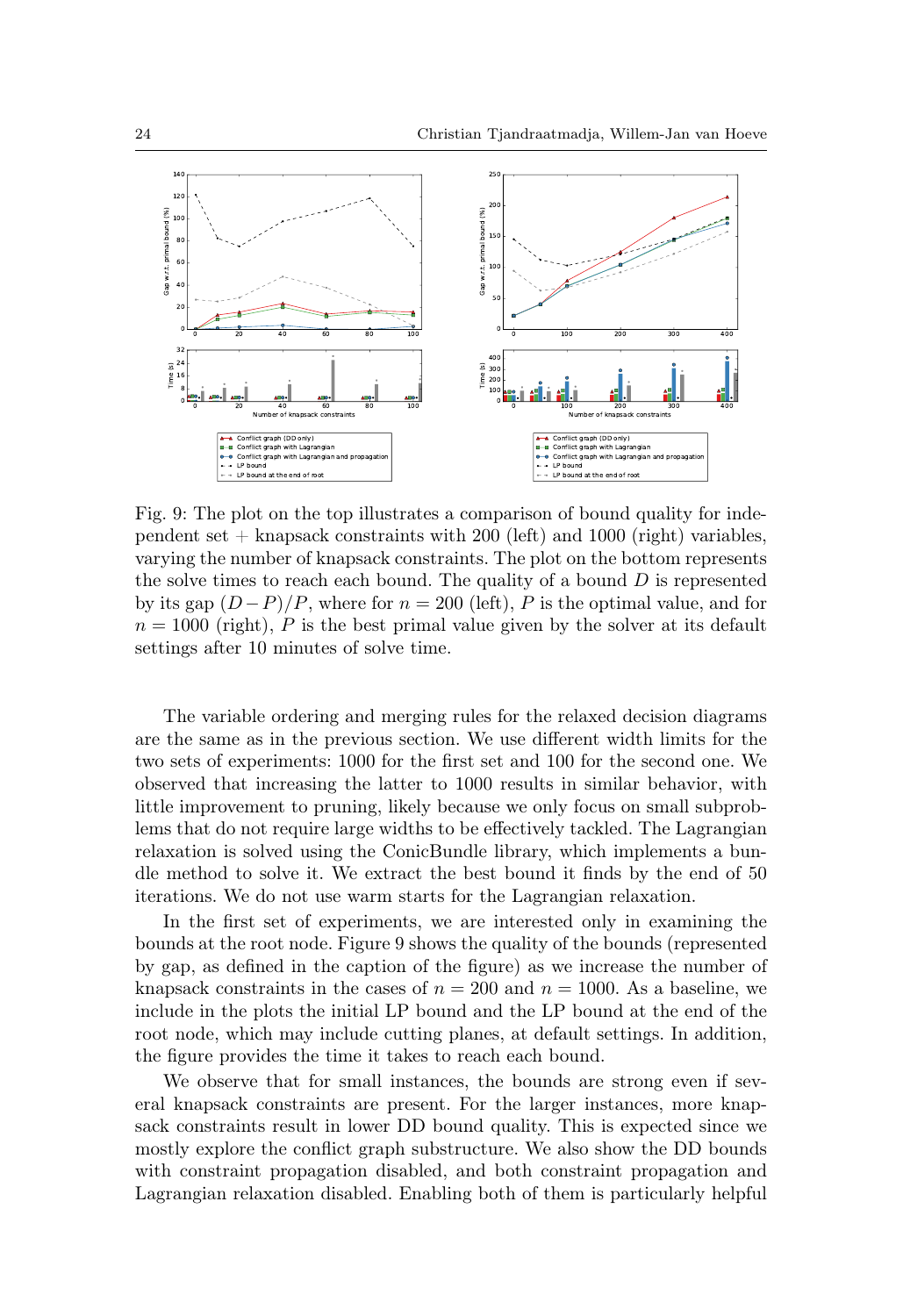for the smaller instances, but for larger instances, we observe that Lagrangian relaxation suffices to improve the bound most of the way at a relatively small cost. Moreover, Lagrangian relaxation and constraint propagation are more helpful when more knapsack constraints are present, which is expected given that their role is to take them into account.

Our final set of experiments assesses the impact of the DD bound on the overall search tree. Again, we follow the Watts–Strogatz graph model to generate instances with  $n$  variables, and we vary the number of variables  $n$  from 300 to 450 in increments of 50. We keep the number of knapsack constraints at a fixed proportion to n. Experiments are performed for 16 random instances, each with 5 different MIP solver random seeds. For this set of experiments, we do not apply a time limit. Based on the results presented in Figure 9, we determine that adding  $0.1n$  knapsack contraints strikes a good balance between the relative performance of the LP bound and the DD bound for an insightful comparison. The subproblem size threshold is 100, determined by manual tuning. We use Lagrangian relaxation and constraint propagation as described in Section 5. Moreover, we include the primal heuristic (with generic constraints) and the arc pruning based on primal bounds described in Section 6.

- Overall performance: The overall performance of the decision diagram bounds is presented in Figure 10, along with a summary in relative terms in Table 2. On average for these instances, this technique results in an overall speed-up of 66.94% (or equivalently, a slowdown of 40.09% if we disable the bounds). The number of nodes is reduced by  $66.10\%$  – to almost one-third of its original size. From Table 2, we observe that the speed-up scales well up to the sizes we tested. Figure 11 illustrates all individual instances and random seeds and it suggests that the approach is fairly robust for these instances.
- Lagrangian relaxation, constraint propagation, primal bounds: Table 3 shows the effect of disabling each of the techniques we use on top of the dual bound generation. While the dual bounds by themselves are strong – in part because the independent set constraints play a substantial role in defining the problem – removing from consideration either the generic constraints or the primal techniques results in a significant deterioration of the speed-up. In particular, although removing one of the two generic constraint techniques does not affect the solving time too much, disabling both of them has a large impact, indicating that it is important to consider the generic constraints in some way.

Section A of the appendix contains information on the fraction of time spent generating bounds and on the number of times the LP bound was improved.

## 7.3 Computational limitations

The previous subsections provide computational evidence that our approach works well in scenarios where the conflict graph either forms the entire prob-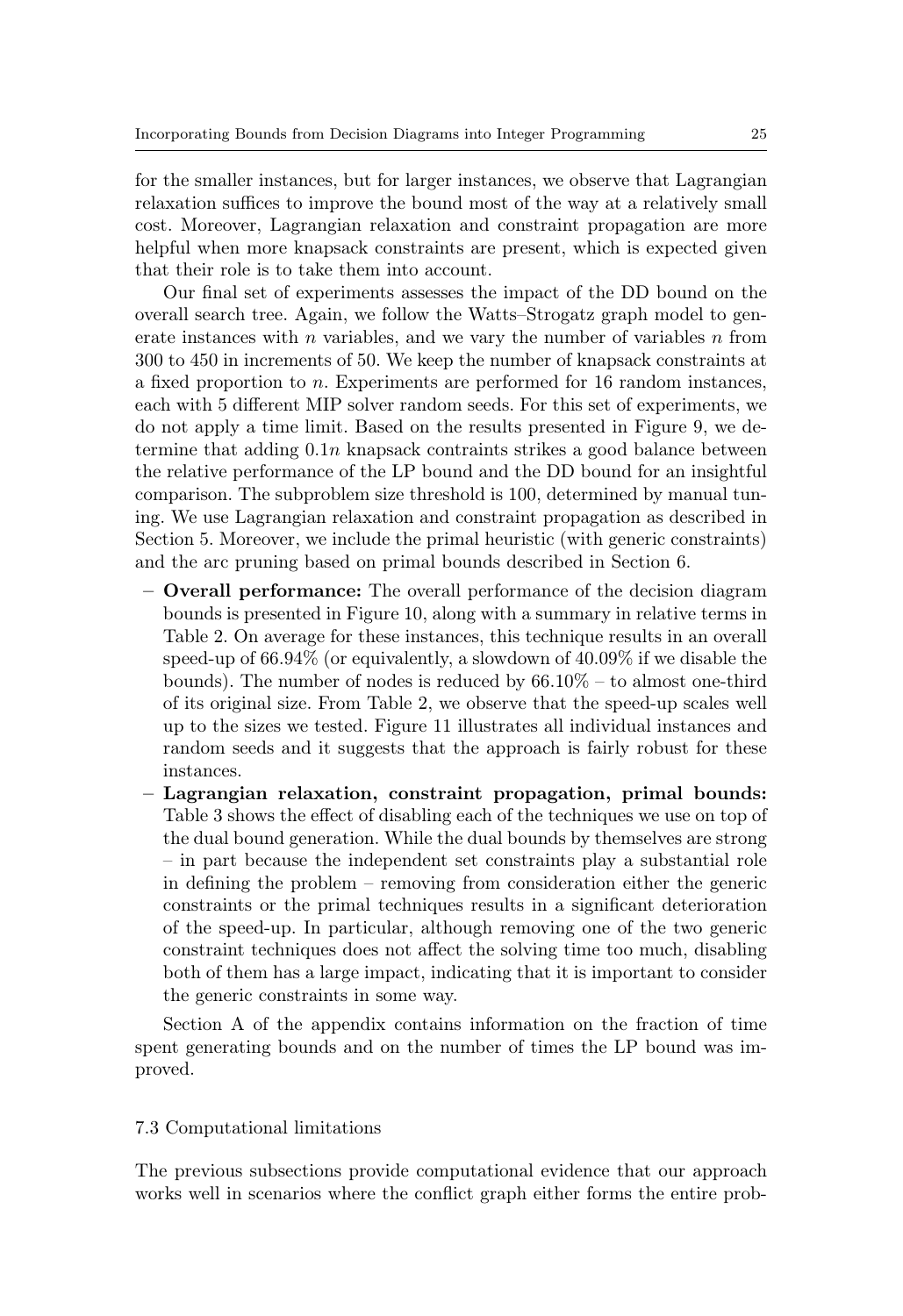

Fig. 10: Comparison in solving time and branch-and-bound tree size of the use of decision diagram bounds for independent set  $+$  knapsack instances.

|                       | Instance size |             |       |       |
|-----------------------|---------------|-------------|-------|-------|
|                       | -300          | 350         | 400   | 450   |
| Speed-up $(\%)$       | 62.13         | 76.78       | 68.57 | 64.90 |
| Node reduction $(\%)$ | 74.46         | 68.34 63.84 |       | 58.40 |

Table 2: Speed-up and node reduction from using decision diagram bounds. Speed-up is the ratio of original solving time to the solving time with the bounds, minus one (e.g. a speed-up of 100% means twice as fast). Solving times and numbers of nodes are averaged using the shifted geometric mean (with shifts of 10 and 100 respectively).



Fig. 11: Effect of using decision diagram bounds illustrated by individual independent set  $+$  knapsack instance. Each point is an instance  $+$  random seed and points below the diagonal line correspond to better performance than not using bounds.

lem, or plays an important role in the problem. A natural next question is whether this method works well for arbitrary MIP instances. We therefore evaluate our approach on the MIPLIB 2017 benchmark set [32]. The details of this experiment are described in Section B of the appendix. We only observe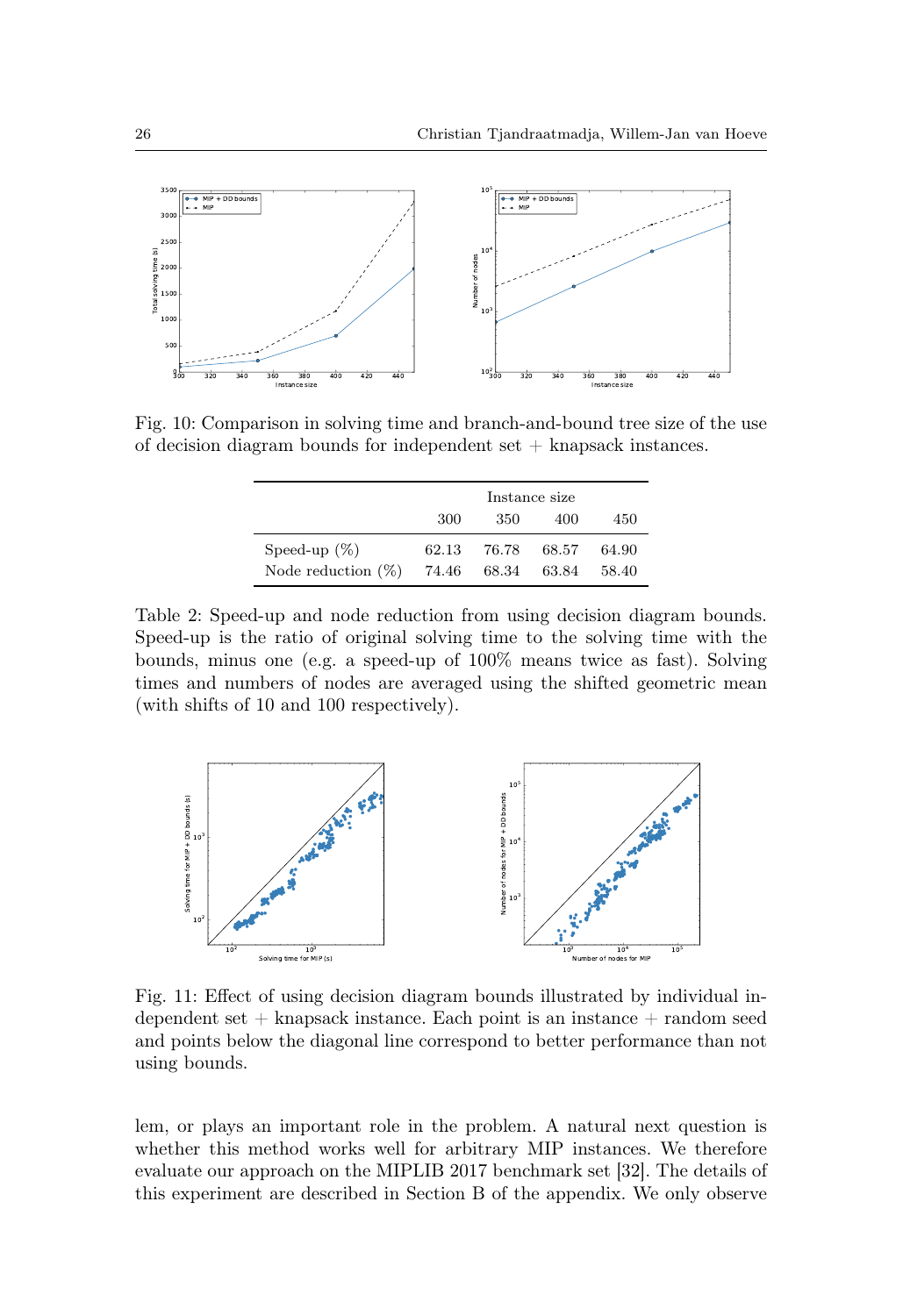|                                         | Speed-up $(\%)$ | Node reduction $(\%)$ |
|-----------------------------------------|-----------------|-----------------------|
| All techniques                          | 66.94           | 66.10                 |
| No Lagrangian relaxation                | 65.95           | 65.86                 |
| No propagation                          | 60.58           | 63.50                 |
| No Lagrangian relaxation or propagation | 46.59           | 55.69                 |
| No primal pruning                       | 60.32           | 66.03                 |
| No primal heuristic                     | 54.33           | 63.88                 |
| No primal pruning or heuristic          | 54.33           | 64.01                 |
| Without the above techniques            | 42.39           | 55.03                 |

Incorporating Bounds from Decision Diagrams into Integer Programming 27

Table 3: Effect of removing from consideration generic constraints or primal bounds for the independent set  $+$  knapsack instances, averaged across all instances using shifted geometric mean (with shifts of 10 and 100 respectively).

a significant reduction in search tree size for 2 out of the 109 MIPLIB 2017 instances we examined, mine-166-5 and mine-90-10, but even in those cases the overall solving time increased.

There are several reasons that may explain the lack of performance on this benchmark set, and on arbitrary MIP instances in general. The first reason is related to the decision diagram structure—the conflict graph in our case. When the problem instance does not contain a conflict graph, no bound will be generated. Otherwise, when a conflict graph is present, it may generate a weak bound, which may happen in the following cases:

- 1. The conflict graph captures only a small number of constraints.
- 2. The convex hull of solutions feasible to the conflict graph is already close to being an integral polyhedron. For instance, a conflict graph may be composed of independent cliques, while other constraints tie them together.
- 3. The decision diagram relaxation is too weak (e.g., because the conflict graph is sparse).

The second reason is related to the MIP search tree. For example, the MIP solver may not generate sufficiently many search tree nodes of small enough size for the bound generator to be called. Alternatively, the search tree nodes that are pruned by the decision diagram bounds may simply be too small (i.e., represent a small subtree) in order to be effective.

The issues above may potentially be mitigated by considering other substructures within the decision diagram, or by performing a better selection of nodes at which to generate bounds. Despite these negative results on MIPLIB 2017, we emphasize that this method is valuable for instances in which the conflict graph or substructure being leveraged plays an important role in the problem (which may be detected a priori).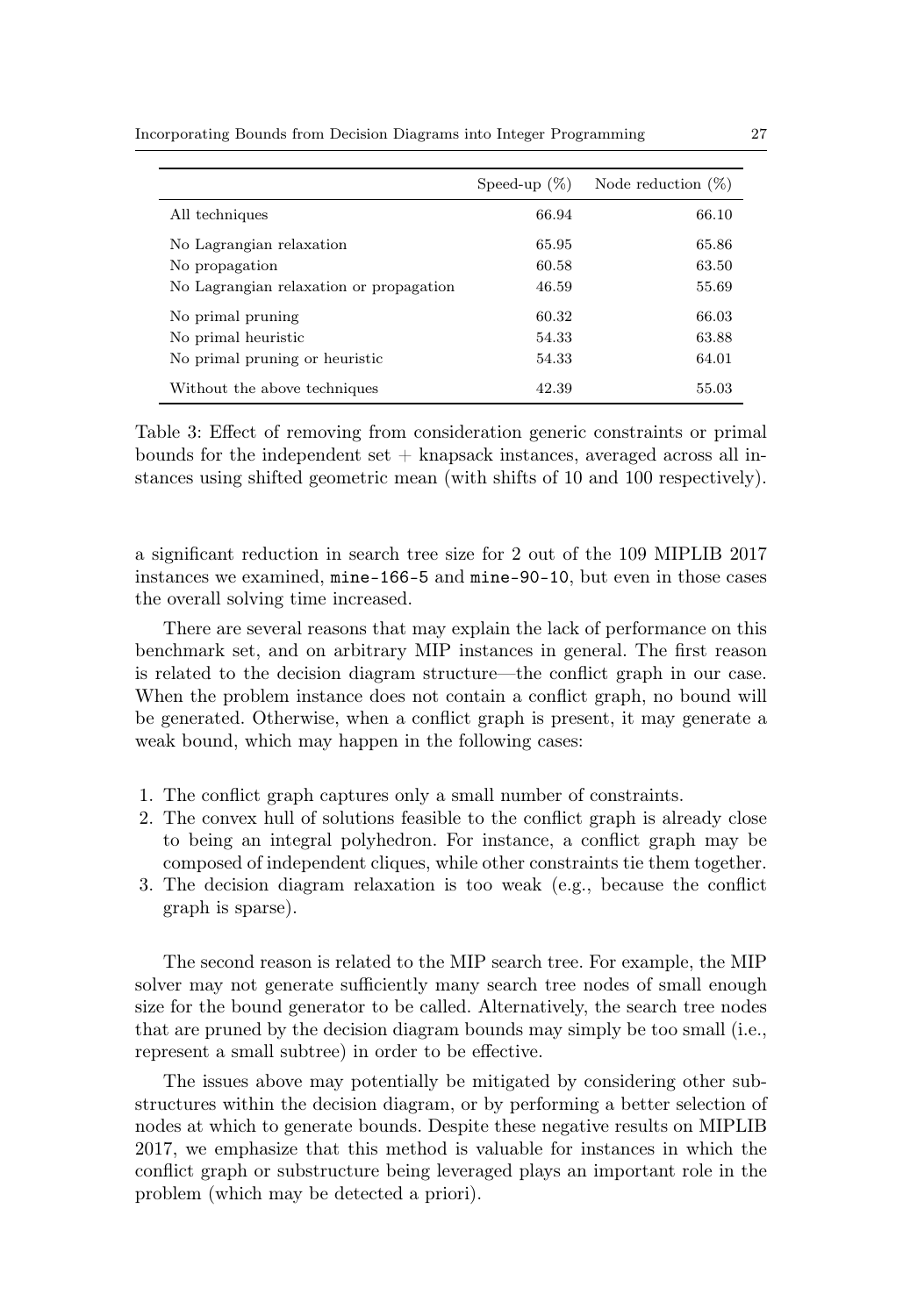# 8 Conclusion

Relaxed decision diagrams provide good approximations to certain classes of discrete optimization problems, and in this paper we investigate an approach to replicate this power for more general integer programming solvers. We explore approaches to answering two underlying questions in this work: how to construct effective relaxed decision diagrams from integer programming models, and how to use them in order to improve the solving process of a MIP solver.

In this paper, we construct relaxed decision diagrams for a specific substructure of the problem, allowing for DP formulations, merging rules, and variable ordering heuristics that take advantage of that structure. We apply Lagrangian relaxation and constraint propagation to take into account any other constraints. As one possible substructure, we propose the use of the conflict graph, for which we introduce efficient and complete equivalence tests within the construction of a decision diagram.

Once we have a procedure to construct a relaxed decision diagram that heuristically approximates well the feasible set of an integer programming model, the next step is to use it to aid the solving process. We investigate the simple yet effective approach of using dual and primal bounds from these decision diagrams to improve the pruning of the branch-and-bound tree. We find that the bounds are effective both in a case where the entire problem can be modeled as a decision diagram and in a case where it represents a substructure. The decision diagram bounds are able to substantially reduce the tree size in the independent set and independent-set-like instances we tested, leading to a significant improvement in total solving time (roughly 1.6x faster on average in the latter set of instances).

Although we limit our computational experiments to instances in which the conflict graph plays an important role, we provide computational evidence that modeling substructures of a more general problem with decision diagrams can be effective. Handling substructures is particularly important in the case of decision diagrams because, at their current methodological state, they tend to capture well specific structures, but complex combinations of structures are less explored. As decision diagram methodology for optimization evolves, we will be able to better handle different classes of constraints, and our framework allows us to expand the range of problems that decision diagrams can aid in solving.

# References

- [1] T. Achterberg. "Conflict analysis in mixed integer programming". In: Discrete Optimization 4.1 (2007), pp. 4–20.
- [2] T. Achterberg. "Constraint integer programming". PhD thesis. Technische Universität Berlin, 2009.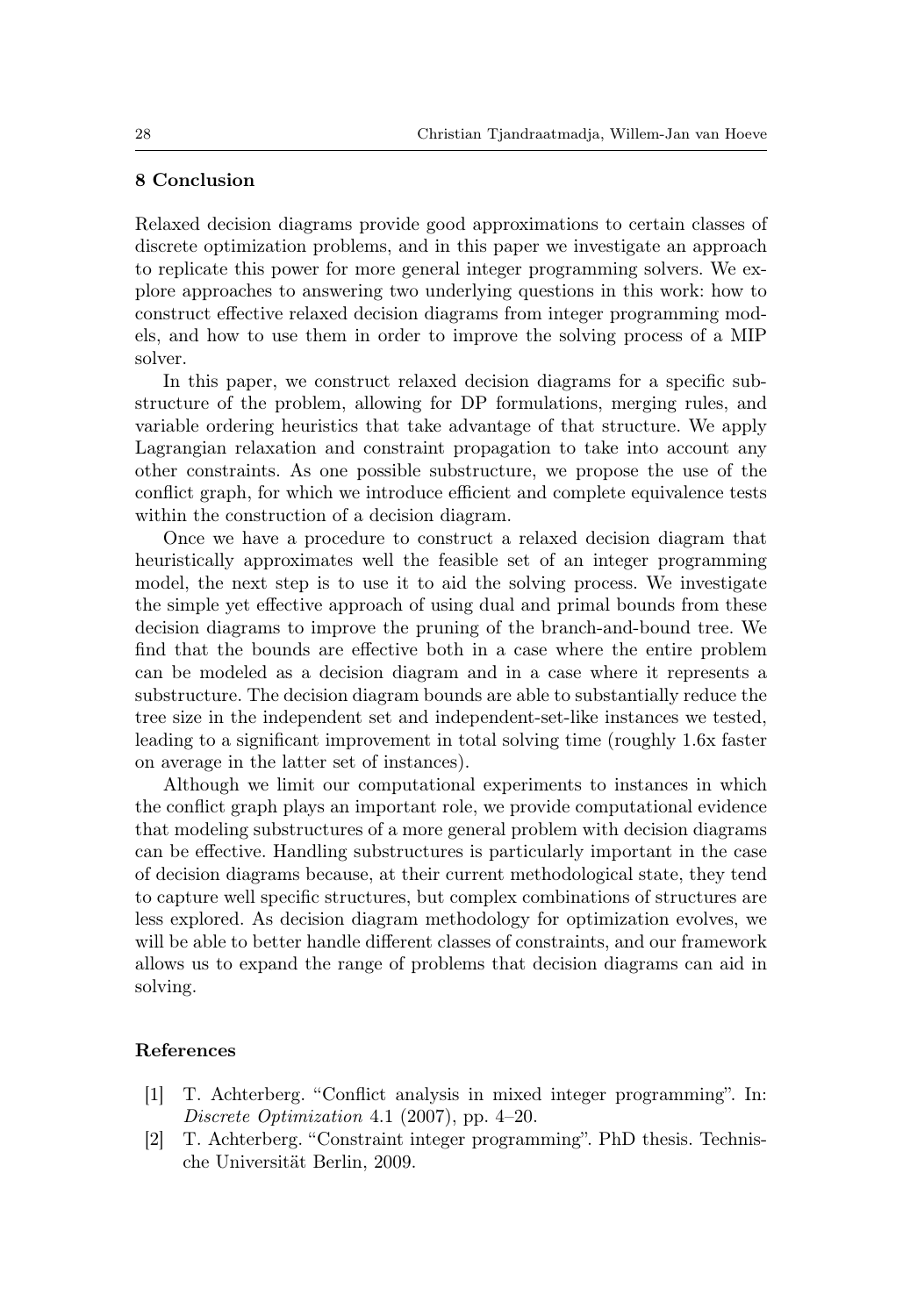- [3] T. Achterberg, R. E. Bixby, Z. Gu, E. Rothberg, and D. Weninger. "Presolve reductions in mixed integer programming". In: ZIB Report (2016), pp. 16–44.
- [4] S. B. Akers. "Binary decision diagrams". In: IEEE Transactions on Computers 100.6 (1978), pp. 509–516.
- [5] H. R. Andersen, T. Hadzic, J. N. Hooker, and P. Tiedemann. "A constraint store based on multivalued decision diagrams". In: Principles and Practice of Constraint Programming–CP 2007. Springer, 2007, pp. 118– 132.
- [6] B. Aspvall, M. F. Plass, and R. E. Tarjan. "A linear-time algorithm for testing the truth of certain quantified boolean formulas". In: Information Processing Letters 8.3 (1979), pp. 121–123.
- [7] A. Atamtürk, G. L. Nemhauser, and M. W. Savelsbergh. "Conflict graphs in solving integer programming problems". In: European Journal of Operational Research 121.1 (2000), pp. 40–55.
- [8] B. Becker, M. Behle, F. Eisenbrand, and R. Wimmer. "BDDs in a branch and cut framework". In: Experimental and Efficient Algorithms. Springer, 2005, pp. 452–463.
- [9] M. Behle. "Binary decision diagrams and integer programming". PhD thesis. Saarbrücken, Germany: Max Planck Institute for Computer Science, 2007.
- [10] F. Benhamou, D. A. McAllester, and P. Van Hentenryck. "CLP(Intervals) Revisited". In: Proceedings of ILPS. 1994, pp. 124–138.
- [11] D. Bergman and A. A. Cire. "Decomposition based on decision diagrams". In: International Conference on AI and OR Techniques in Constraint Programming for Combinatorial Optimization Problems. Springer. 2016, pp. 45–54.
- [12] D. Bergman and A. A. Cire. "Discrete nonlinear optimization by statespace decompositions". In: Management Science 64.10 (2017), pp. 4700– 4720.
- [13] D. Bergman, A. A. Cire, and W.-J. van Hoeve. "Improved constraint propagation via lagrangian decomposition". In: International Conference on Principles and Practice of Constraint Programming. Springer. 2015, pp. 30–38.
- [14] D. Bergman, A. A. Cire, and W.-J. van Hoeve. "Lagrangian bounds from decision diagrams". In: Constraints 20.3 (2015), pp. 346–361.
- [15] D. Bergman, A. A. Cire, W.-J. van Hoeve, and J. Hooker. Decision diagrams for optimization. Springer, 2016.
- [16] D. Bergman, A. A. Cire, W.-J. van Hoeve, and J. N. Hooker. "Discrete optimization with decision diagrams". In: INFORMS Journal on Computing 28.1 (2016), pp. 47–66.
- [17] D. Bergman, A. A. Cire, W.-J. van Hoeve, and J. N. Hooker. "Optimization bounds from binary decision diagrams". In: INFORMS Journal on Computing 26.2 (2013), pp. 253–268.
- [18] D. Bergman, A. A. Cire, W.-J. van Hoeve, and J. N. Hooker. "Variable ordering for the application of BDDs to the maximum independent set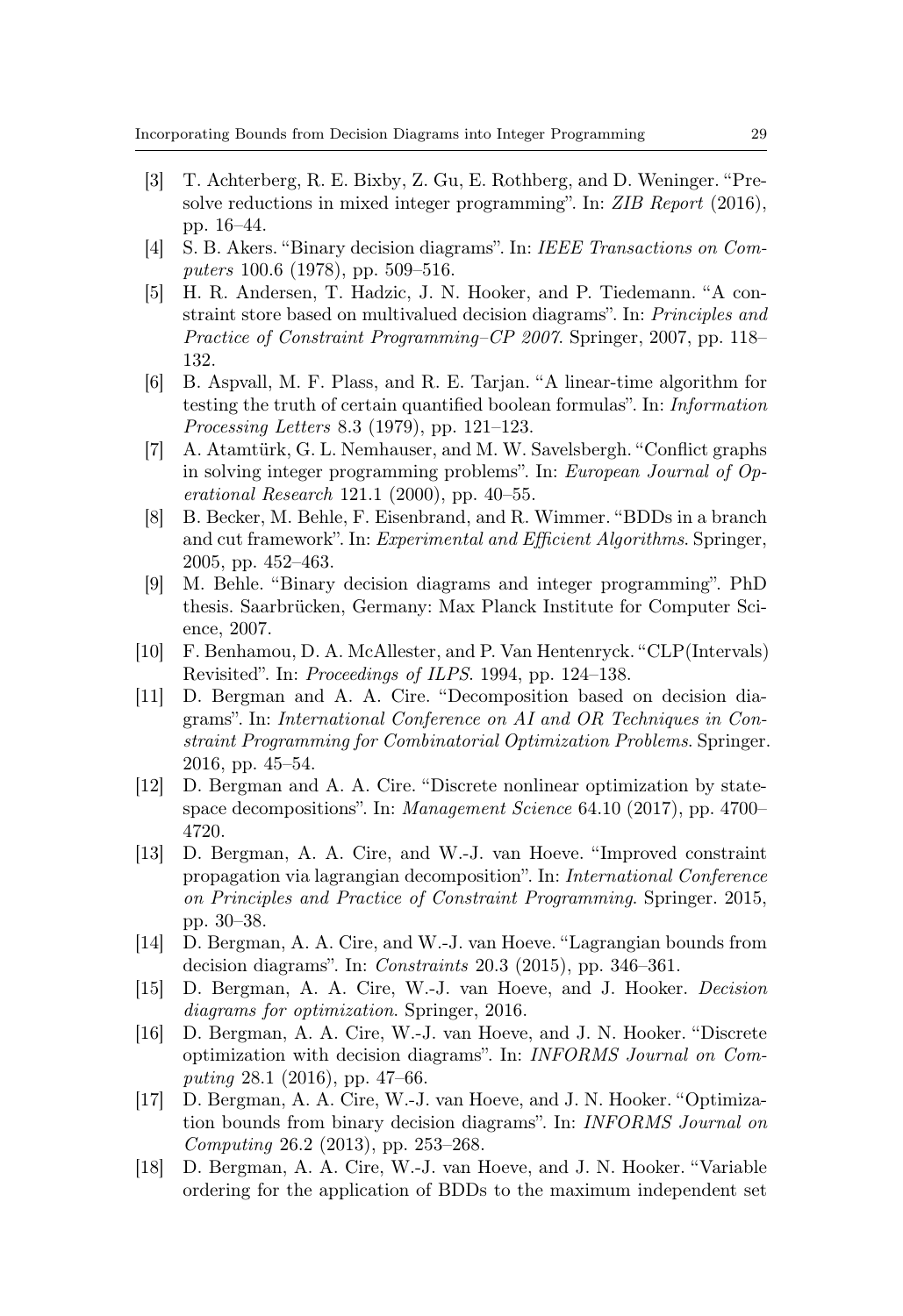problem". In: International Conference on Integration of Artificial Intelligence (AI) and Operations Research (OR) Techniques in Constraint Programming. Springer. 2012, pp. 34–49.

- [19] D. Bergman, A. A. Cire, W.-J. van Hoeve, and T. Yunes. "BDD-based heuristics for binary optimization". In: *Journal of Heuristics* 20.2 (2014), pp. 211–234.
- [20] D. Bergman, W.-J. van Hoeve, and J. N. Hooker. "Manipulating MDD relaxations for combinatorial optimization". In: Integration of AI and OR Techniques in Constraint Programming for Combinatorial Optimization Problems. Springer, 2011, pp. 20–35.
- [21] R. E. Bryant. "Graph-based algorithms for boolean function manipulation". In: IEEE Transactions on Computers 100.8 (1986), pp. 677–691.
- [22] A. A. Cire and W.-J. van Hoeve. "Multivalued decision diagrams for sequencing problems". In: *Operations Research* 61.6 (2013), pp. 1411– 1428.
- [23] D. Davarnia and W.-J. van Hoeve. "Outer approximation for integer nonlinear programs via decision diagrams". Submitted.
- [24] E. Davis. "Constraint propagation with interval labels". In: Artificial Intelligence 32.3 (1987), pp. 281–331.
- [25] DIMACS maximum clique benchmark set. URL: http://iridia.ulb. ac.be/~fmascia/maximum\_clique/DIMACS-benchmark.
- [26] M. L. Fisher. "An applications oriented guide to Lagrangian relaxation". In: Interfaces 15.2 (1985), pp. 10–21.
- [27] S. Hoda, W.-J. Van Hoeve, and J. N. Hooker. "A systematic approach to MDD-based constraint programming". In: International Conference on Principles and Practice of Constraint Programming. Springer. 2010, pp. 266–280.
- [28] J. Kinable, A. A. Cire, and W.-J. van Hoeve. "Hybrid optimization methods for time-dependent sequencing problems". In: European Journal of Operational Research 259.3 (2017), pp. 887–897.
- [29] Y.-T. Lai, M. Pedram, and S. B. Vrudhula. "EVBDD-based algorithms for integer linear programming, spectral transformation, and function decomposition". In: IEEE Transactions on Computer-Aided Design of Integrated Circuits and Systems 13.8 (1994), pp. 959–975.
- [30] C.-Y. Lee. "Representation of switching circuits by binary-decision programs". In: Bell System Technical Journal 38.4 (1959), pp. 985–999.
- [31] L. Lozano and J. C. Smith. "A binary decision diagram based algorithm for solving a class of binary two-stage stochastic programs". In: Mathematical Programming (2018), pp. 1–24.
- [32] MIPLIB 2017. http://miplib.zib.de. 2018.
- [33] R. J. O'Neil and K. Hoffman. "Decision diagrams for solving traveling salesman problems with pickup and delivery in real time". In: Operations Research Letters 47.3 (2019), pp. 197–201.
- [34] M. W. Savelsbergh. "Preprocessing and probing techniques for mixed integer programming problems". In: ORSA Journal on Computing 6.4 (1994), pp. 445–454.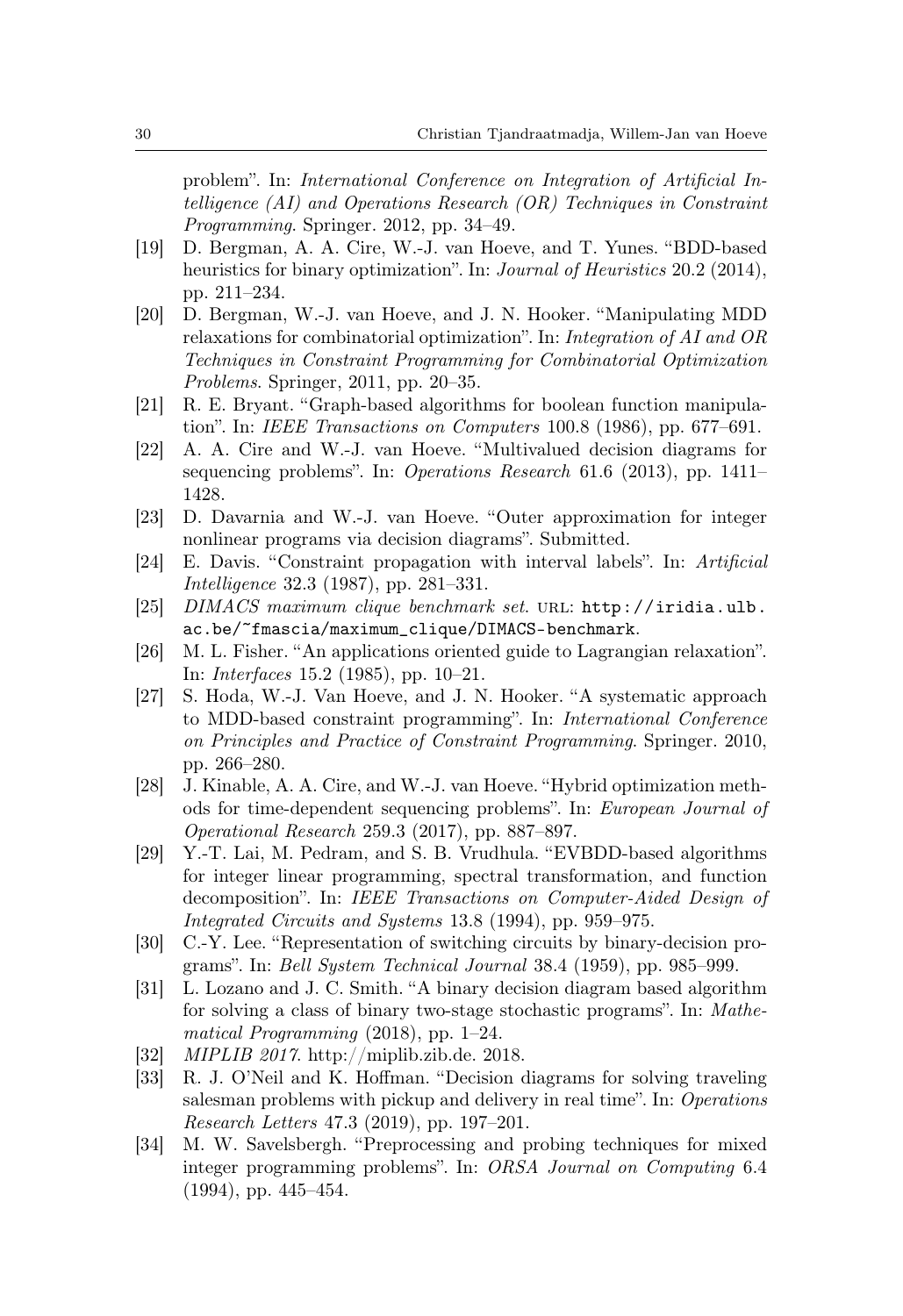- [35] R. Tarjan. "Depth-first search and linear graph algorithms". In: SIAM Journal on Computing 1.2 (1972), pp. 146–160.
- [36] C. Tjandraatmadja and W.-J. van Hoeve. "Target cuts from relaxed decision diagrams". In: INFORMS Journal on Computing (2018). To appear.
- [37] D. J. Watts and S. H. Strogatz. "Collective dynamics of 'small-world' networks". In: Nature 393.6684 (1998), p. 440.
- [38] I. Wegener. Branching programs and binary decision diagrams: theory and applications. Vol. 4. SIAM, 2000.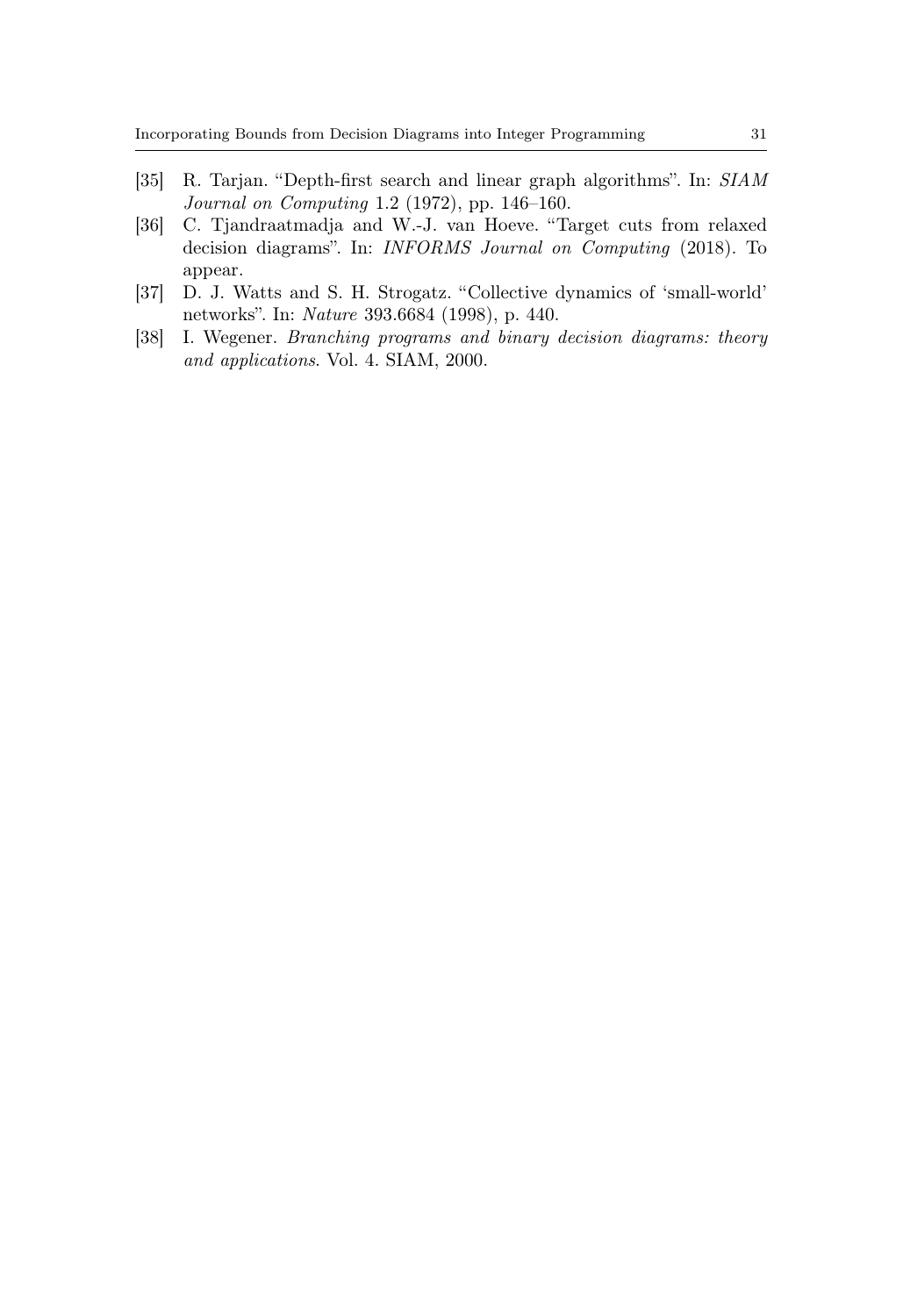#### A Additional computational observations

In this section, we report three additional experimental observations on the runs performed in Section 7:

- 1. Percentage of time spent generating bounds and compiling decision diagrams (the former is the latter plus any Lagrangian relaxation or primal bound computation);
- 2. Number of improving feasible solutions found by the primal heuristic.
- 3. Number of times that the bound generator was called (i.e. it met the criterion on subproblem size), that a bound resulted in an improvement over the LP bound at a node, and that the improvement resulted in the node being pruned by bound;

Tables 4 through 9 in this section report the values described above. All averages of the values above are done with arithmetic mean across the instances and random seeds examined in Section 7. Note that the percentage of time spent on each portion of the method are calculated via ratios of times summed up across all seeds and instances (or equivalently, via ratios of arithmetic means).

## B Experiments on MIPLIB 2017

We performed the following simple experiment on MIPLIB 2017 instances [32]. We took the 109 instances with the tags 'binary' and 'benchmark\_suitable' from MIPLIB 2017. For these instances, we ran SCIP with bounds from relaxed decision diagrams, using a width of 100 and generating them at subproblems where number of variables is at most 1000. We chose a threshold that is not problem-dependent to avoid building large decision diagrams in large problems.

We ran a first pass with the intention to filter out instances where our approach is very unlikely to help. For this pass, we used a time limit of 30 minutes and one random seed. Out of the 109 instances, there were only 38 of them where the bound generator was called, or in other words, the solver did not observe a subproblem of size at most 1000 within the time limit of 30 minutes. Out of these 38 instances, in only 9 instances the bound generator found a bound better than the LP bound at least 20 times. These were the following 9 instances: bnatt400, eil33-2, eilC76-2, mine-166-5, mine-90-10, neos18, ponderthis0517-inf, reblock115, reblock166.

In the second pass, we reran the same experiment for these 9 instances, but with five random seeds and a higher time limit of 3 hours. We analyze the 4 instances of this subset that did not hit the time limit for the runs with bounds from decision diagrams. We report the solving times and number of nodes in Table 10, and number of bound improvements (over LP) and pruning in Table 11.

In all cases, the overhead of generating bounds increases the solving time, sometimes substantially. However, for the instances mine-166-5 and mine-90-10, we do obtain relevant reductions in the number of nodes by 25.97% and 23.77% respectively. Moreover, we observe that in all four instances, a significant portion of bounds generated improve over the corresponding LP bounds.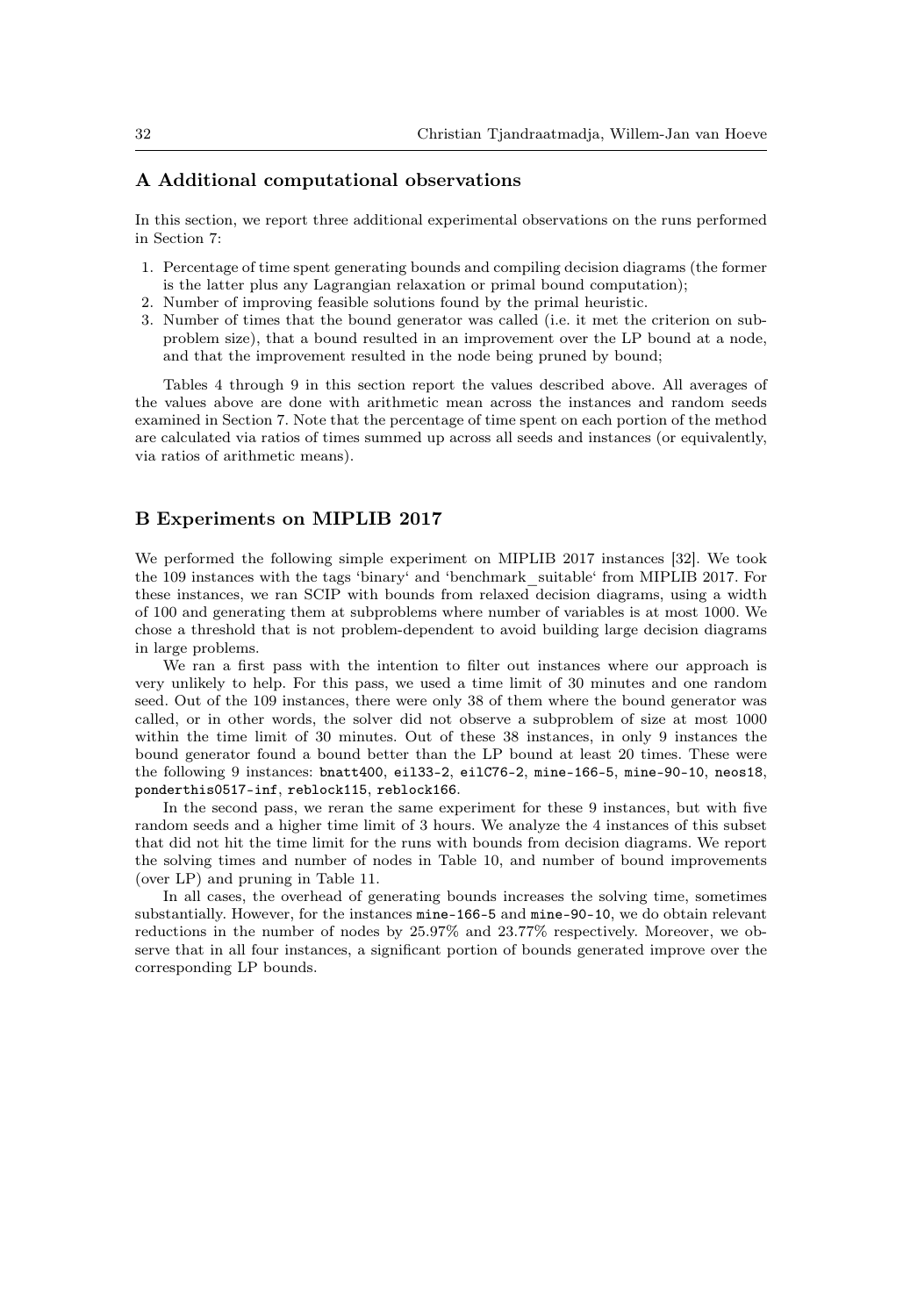| Density $(\%)$ | Percentage of<br>time on bound<br>generation $(\%)$ | Percentage of<br>time on DD<br>compilation $(\%)$ | Number of<br>primal<br>improvements |
|----------------|-----------------------------------------------------|---------------------------------------------------|-------------------------------------|
| 10             | 68.61                                               | 65.07                                             | 2.26                                |
| 20             | 60.90                                               | 58.72                                             | 3.15                                |
| 30             | 39.96                                               | 38.33                                             | 2.31                                |
| 40             | 15.61                                               | 14.99                                             | 1.75                                |
| 50             | 2.72                                                | 2.69                                              | 1.31                                |
| 60             | 0.88                                                | 0.87                                              | 1.41                                |
| 70             | 0.47                                                | 0.46                                              | 1.47                                |
| 80             | 0.20                                                | 0.20                                              | 0.30                                |
| 90             | 0.09                                                | 0.09                                              | 0.31                                |

Table 4: Percentage of time used for bound generation and number of times an improving primal feasible solution was found for independent set instances of size 150 from Section 7.1.

| Density $(\%)$ | Number of<br>calls to<br>bound generator | Number of<br>improvements | Number of<br>prunings |
|----------------|------------------------------------------|---------------------------|-----------------------|
| 10             | 5300.21                                  | 5041.30                   | 5041.30               |
| 20             | 5912.15                                  | 3051.69                   | 3051.69               |
| 30             | 915.35                                   | 423.02                    | 423.02                |
| 40             | 199.87                                   | 75.02                     | 75.02                 |
| 50             | 54.77                                    | 2.95                      | 2.95                  |
| 60             | 50.65                                    | 1.32                      | 1.32                  |
| 70             | 46.36                                    | 1.52                      | 1.52                  |
| 80             | 18.42                                    | 0.29                      | 0.29                  |
| 90             | 1.44                                     | 0.31                      | 0.31                  |

Table 5: Number of times an improving bound was found or resulted in pruning for independent set instances of size 150 from Section 7.1.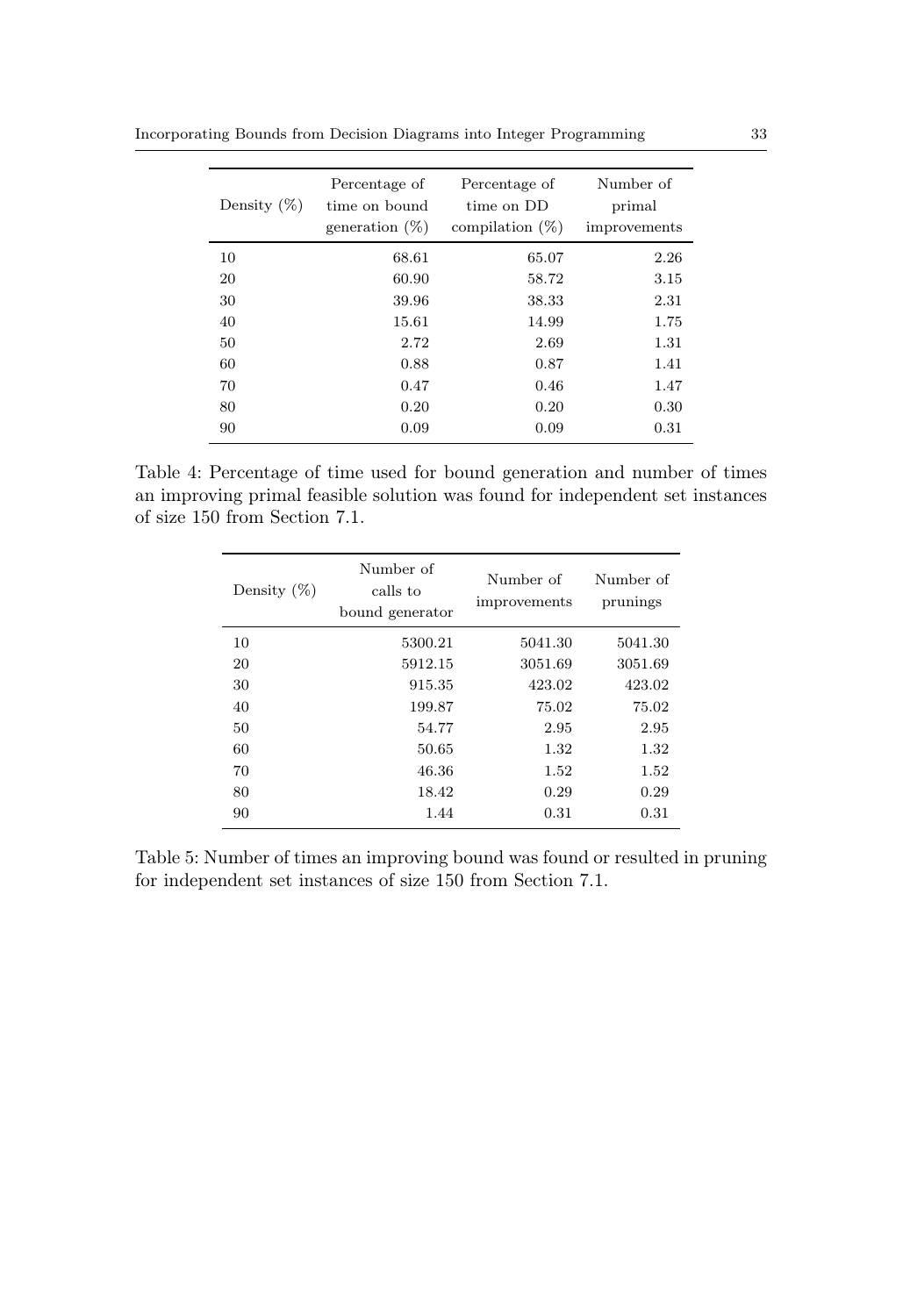| Density $(\%)$ | Percentage of<br>time on bound<br>generation $(\%)$ | Percentage of<br>time on DD<br>compilation $(\%)$ | Number of<br>primal<br>improvements |
|----------------|-----------------------------------------------------|---------------------------------------------------|-------------------------------------|
| 40             | 35.67                                               | 33.98                                             | 3.04                                |
| 50             | 20.26                                               | 19.11                                             | 2.50                                |
| 60             | 5.20                                                | 4.94                                              | 1.55                                |
| 70             | 0.72                                                | 0.71                                              | 1.74                                |
| 80             | 0.35                                                | 0.35                                              | 0.37                                |
| 90             | 0.07                                                | 0.07                                              | 0.62                                |

Table 6: Percentage of time used for bound generation and number of times an improving primal feasible solution was found for independent set instances of size 300 from Section 7.1.

| Density $(\%)$ | Number of<br>calls to<br>bound generator | Number of<br>improvements | Number of<br>prunings |
|----------------|------------------------------------------|---------------------------|-----------------------|
| 40             | 11296.06                                 | 6692.04                   | 5686.14               |
| 50             | 1808.46                                  | 1072.50                   | 953.09                |
| 60             | 245.09                                   | 184.12                    | 172.39                |
| 70             | 107.77                                   | 104.52                    | 102.65                |
| 80             | 98.34                                    | 98.34                     | 97.96                 |
| 90             | 7.35                                     | 7.34                      | 6.72                  |

Table 7: Number of times an improving bound was found or resulted in pruning for independent set instances of size 300 from Section 7.1.

| Graph size | Percentage of<br>time on bound<br>generation $(\%)$ | Percentage of<br>time on DD<br>compilation $(\%)$ | Number of<br>primal<br>improvements |
|------------|-----------------------------------------------------|---------------------------------------------------|-------------------------------------|
|            |                                                     |                                                   |                                     |
| 300        | 2.87                                                | 2.86                                              | 0.97                                |
| 350        | 5.23                                                | 5.19                                              | 1.09                                |
| 400        | 8.20                                                | 8.20                                              | 1.46                                |
| 450        | 10.17                                               | 10.16                                             | 2.19                                |

Table 8: Percentage of time used for bound generation and number of times an improving primal feasible solution was found for independent set  $+$  knapsack instances from Section 7.2.